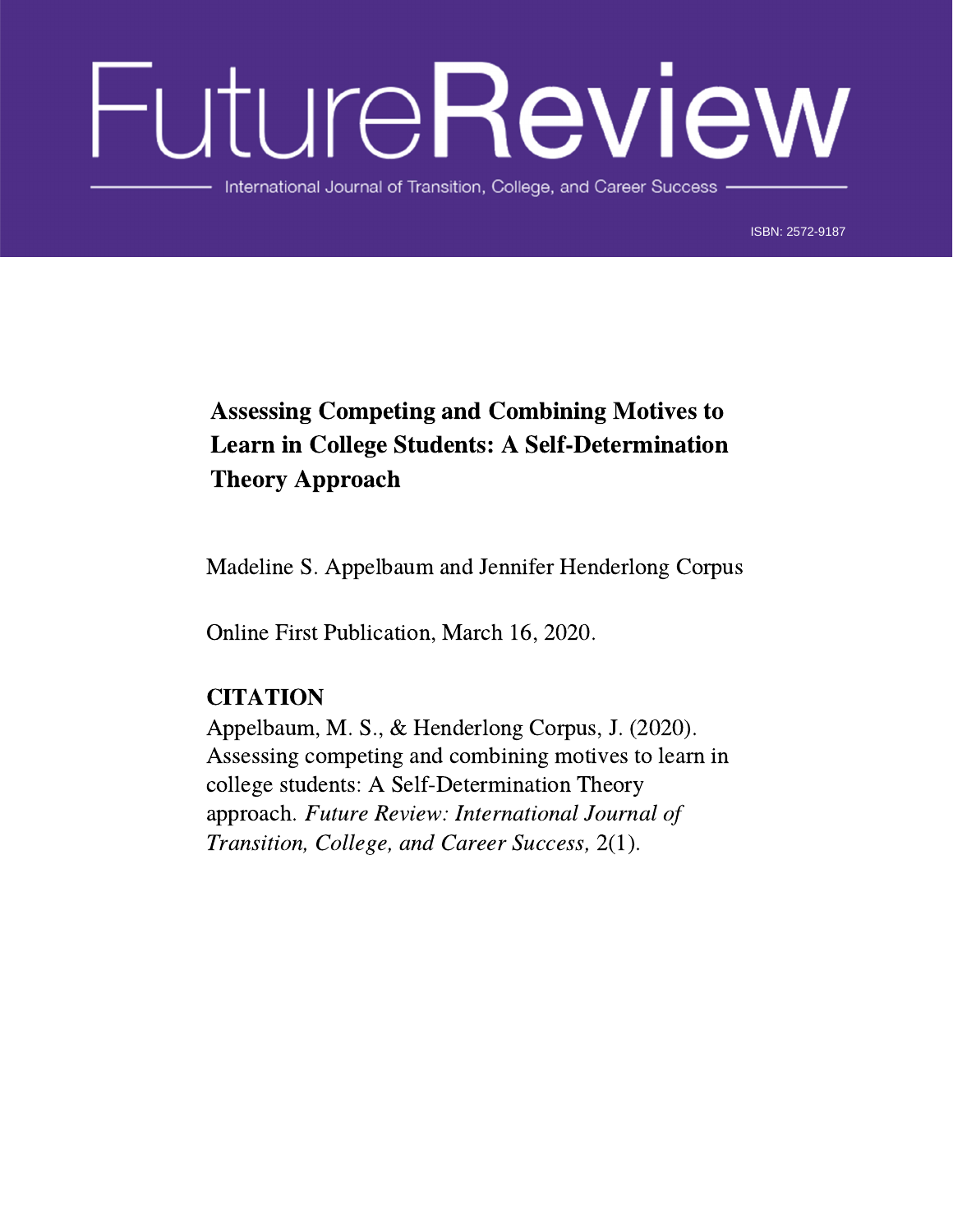## Assessing Competing and Combining Motives to Learn in College Students: A Self-Determination Theory Approach

### Madeline S. Appelbaum & Jennifer Henderlong Corpus

Reed College

The present study used a mixed-methods, profile-centered approach to identify and evaluate common profiles of academic motivation among undergraduates. Cluster analysis revealed five motivational profiles based on Self-Determination Theory's (SDT) continuum of relative autonomy: <sup>a</sup> primarily autonomous group, an autonomous-introjected group, a primarily controlled group, a moderate group, and a high quantity group. Groups were examined for differences in academic achievement, engagement, emotions, and needs support based on survey responses ( $n = 177$ ) and qualitative interviews (n = 20). Students in the primarily controlled group showed the least adaptive pattern, reporting the least needs support and engagement, and the most maladaptive academic emotions (i.e. low enjoyment, high shame). Profiles with higher levels of autonomous motives were the most adaptive. The richness of a mixed-methods approach both supported the central tenets of SDT and provided a more nuanced understanding of how different motive types operate in conjunction with one another.

Keywords: Self-Determination Theory, motivation, college students, profile-centered approaches, mixed-methods

Students are motivated to pursue higher education for a variety of reasons. These motivators come from both within (e.g., curiosity about particular subjects) and without (e.g., requirements for a future career). Such motivational factors are important to understand because they are reliable predictors of students' academic performance and retention, both over the transition to college and through the duration of the collegiate experience (Meens, Bakx, Klimstra, & Denissen, 2018; Richardson, Abraham, & Bond, 2012; Tinto, 1993; Wu, 2019). Moreover, the transition to college is often marked by new experiences that may act as a destabilizing force for previously held motivational patterns (Robinson et al., 2019). Compared to most secondary educational contexts, for example, the balance of intrinsic and extrinsic constraints may shift upon the transition to college (e.g., greater autonomy in class choice, less accountability for daily behaviors; Brooks & DuBois, 1995). The present study, therefore, focused on how these varying drivers to engage in academic work relate to student success.

One fruitful framework for conceptualizing college student motivation is Self-Determination Theory (SDT; Deci & Ryan, 2000; Ryan & Deci, 2000). This theory seeks to explain the

range of human functioning that exists, and the psychological needs that must be met to achieve optimal functioning. This theory has been applied across various domains, and has been particularly useful in the field of education. According to SDT, it is critical to adopt a differentiated approach to motivation based on the degree of authenticity or self-endorsement of behaviors. Motives can range from wholly intrinsic (e.g., enjoyment of learning), to identified (e.g., recognition of a task as personally meaningful), to introjected (e.g., avoidance of feelings of guilt) to completely external to the self (e.g., seeking parental approval). More autonomous motives (intrinsic motivation, identified regulation) are theorized to be most adaptive and many studies in the domain of education using college samples confirm a link between autonomous motivation and high academic achievement (Taylor et al., 2014) and persistence (Guiffrida, Lynch, Wall & Abel, 2013; Meens, et al., 2018), but low levels of stress (Baker, 2004), and burnout (Pisarik, 2009).

SDT puts forth that in order to achieve this optimal autonomous motivation, individuals' basic psychological needs must be satisfied (Allen & Bowles, 2012; Deci, Vallerand, Pelletier & Ryan, 1991). An individual must feel that she has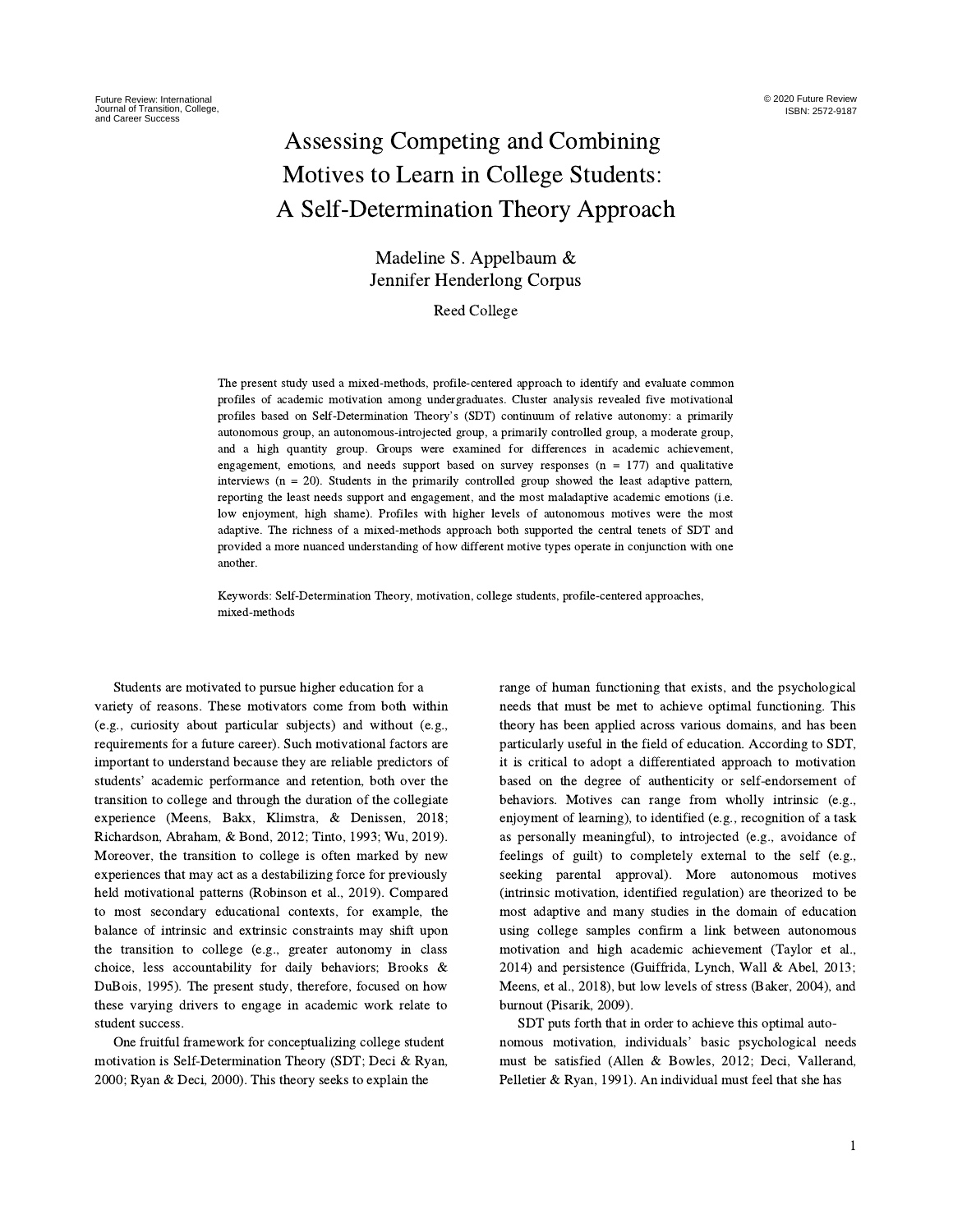enough ability to succeed, called competence, sufficient options to make meaningful choices about her tasks, called autonomy, and adequate support to feel connected to those around her, called relatedness (Ryan & Deci, 2000). These three basic needs of competence, autonomy, and relatedness provide a filter through which individuals interact with the world around them, particularly their successes and failures. Empirically, these needs have been shown to be connected directly to outcomes related to academics, mental health, and emotional well-being (Cordeiro, Paixão, Lens, Lacante & Sheldon, 2016; Hofer & Busch, 2011), as well as an Sheldon, 2016; Hofer & Busch, 2011), as well as an individual's place on the continuum of motives described above (Allen & Bowles, 2012; Deci & Ryan, 2011).

#### A Profile-Centered Approach

While there clearly exists a benefit to maintaining autonomous motivation, it denies complexity to ignore that many, if not most, students do not consistently endorse exclusively autonomous motives. Rather, students are often propelled to study by a combination of motives, some autonomous and some more controlled (e.g., introjected or external regulation). Consider a student majoring in economics, funded partially by a merit-based scholarship. This student is highly autonomously motivated, reading ahead in the textbook, fueled by interest in the subject matter. Yet, because she knows she must maintain a 3.5 GPA to retain her scholarship, controlled motives drive her to put in several extra hours of work in the week before the midterm. One way to capture this complex interplay of motives is to approach research from a profile-centered standpoint. As opposed to variable-centered approaches, which analyze how each type of motivation predicts various outcomes, profile-centered approaches sort participants into like groups based on particular combinations of motives, and then consider how such groups may differ on a set of outcomes (see Magnusson, 2003).

Given the abundance of destabilizing motivational forces and the potential for rebalancing of motives upon the transition to college (Robinson et al., 2019), it is critical to examine motivational profiles during the collegiate years. The body of work using profile-centered approaches with college students to date has produced compelling, but limited, results. While the number and characteristics of groups has varied across studies, one consistent finding has been the identification of both (a) a group driven by primarily autonomous motives and (b) a "high quantity" group driven by high levels of both (b) a "high quantity" group driven by high levels of both autonomous and controlled motives (Boiché & Stephan, 2014; Gillet, Morin & Reeve, 2017; Ratelle, Guay, Vallerand, Larose, & Senecal, 2007). A primarily autonomous group is defined by a high ratio of autonomous to controlled motives,

with the former typically being above average and the latter being below average. A high quantity group is typically defined by above average levels of both autonomous and controlled motives. Students with primarily autonomous motives have shown an adaptive pattern of correlates across studies, but evidence for the adaptability of a high quantity group is more mixed.

Considering the specific research on motivational profiles in collegiate populations, Ratelle et al. (2007, Study 3) found three profiles among first-year college students in Canada: the two profiles discussed above, and a profile with moderate levels of both motivators. Students in the primarily autonomous profile were significantly less likely to drop out of college than the other two groups, although their academic achievement did not differ from that of their high quantity peers. Boiché and Stephan's (2014) analyses of first-year college students revealed five profiles: the two common profiles, as well as a controlled group, a moderate group, and a group with low levels of all motivators. Students with a primarily autonomous profile attended a higher percentage of classes than their peers and achieved a higher GPA, thus demonstrating an advantage of primarily autonomous motivation over high quantity motivation. Gillet et al. (2017) found six profiles among their first-year students enrolled in a French university, including the common profiles, a moderate profile, a moderate profile with high amotivation, a controlled profile, and a profile low in all motivators. On measures of achievement and retention, the common profiles as well as the moderate profile appeared most adaptive. In this study, then, the high quantity group was just as adaptive as the group with primarily autonomous motivation.

Significantly, each of these studies incorporated all four motive types (i.e., intrinsic, identified, introjected, external) into the statistical procedure when forming profiles, thus investigating the full SDT continuum. One additional study identified motivational profiles among Belgian college students using "autonomous" and "controlled" composites as inputs to analysis, finding four profiles: the two common profiles, a primarily controlled group, and a low quantity group (Vansteenkiste, Sierens, Soenens, Luyckx, Lens, 2009, Study 2). Across a variety of correlates, the primarily autonomous and high quantity profiles were most adaptive, with the primarily autonomous group showing a distinct advantage over their high quantity peers in terms of lower test anxiety and higher autonomy support.

In summary, there is a relatively limited number of studies examining motivational profiles in college students, some consistency across studies in the particular profiles that have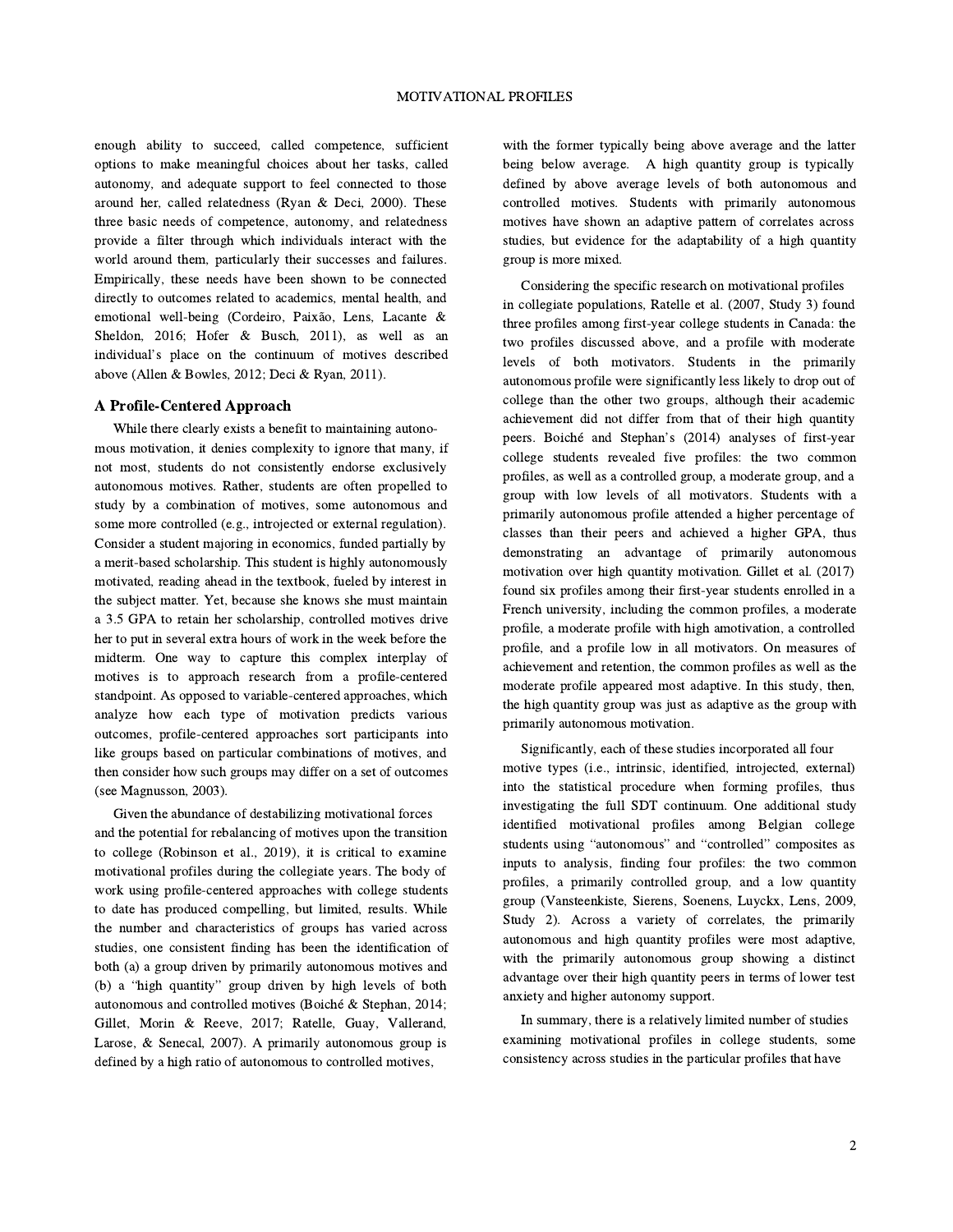been identified, but a mixed pattern in terms of the adaptive value of a high quantity profile. The present study, therefore, sought to expand on these findings in two major ways. First, after using all four motive types (intrinsic, identified, introjected, and external) to create profiles, we assessed a novel set of correlates in order to more comprehensively judge the adaptive value of each profile. These correlates were chosen based on prior research and potential relevance to SDT, with a goal of expanding the set of measured variables beyond achievement-related indicators to include well-being, learning processes, and contextual supports. Secondly, we adopted a mixed-methods approach (i.e., surveys and semi-structured interviews) to more richly characterize functioning and perceived needs support in each of the profiles. Both the richer set of correlates and the inclusion of a qualitative component were expected to shed light unique light on the adaptive value of various motivational profiles among college students. These goals are described in greater detail below.

#### **Correlates**

Achievement. In order to understand the utility of maintaining each motivational profile, it is crucial to assess academic achievement, given that it serves as a traditional marker of success in education. Decades of theory and variable-centered research in SDT support the idea that achievement is promoted by autonomous motives and threatened by controlled motives (Deci et al., 1991). Profilecentered studies have largely confirmed the high academic achievement of primarily autonomous profiles and the relatively low achievement of primarily controlled profiles (e.g., Boiche & Stephan, 2014; Vansteenkiste et al., 2009). But – as noted above – there is some evidence that college students who exhibit high levels of both autonomous and controlled motives perform just as well as their primarily autonomous peers (Gillet et al., 2017; Ratelle et al., 2007). Perhaps pairing high autonomous motivation with some amount of controlled motivation is beneficial for keeping up with a high workload in a challenging collegiate environment. We expected this could be the case in the present research, however the limited number of relevant previous studies focusing on the collegiate level made it difficult to formulate a definitive hypothesis.

Emotions. While measuring achievement reveals inform-ation about students' outcomes, measuring emotions reveals the internal, often invisible, experiences that accompany those outcomes. Previous profile-centered studies with college populations have measured test-anxiety (Vansteenkiste et al., 2009) academic boredom, and positive affect (Gillet et al., 2017), finding adaptive emotions (i.e. decreased anxiety and boredom, increased positive affect) to be most common in

primarily autonomous profiles. When investigating motivational profiles through the lens of SDT, it seems logical to assess emotional correlates with strong theoretical connections to particular autonomous and controlled motivators. Because the concept of intrinsic motivation is predicated on participating in academic activities for pleasure (Deci & Ryan, 2000; Deci et al., 1991), we assessed academic enjoyment as a validity check on measures of autonomous motivation, expecting profiles high in autonomous motivation to also be high in enjoyment. Likewise, because introjected regulation is characterized by a desire to avoid feelings of guilt or shame, we assessed academic shame, and its opposite, pride, expecting both to be higher in profiles high in controlled motives.

Engagement. Among the most powerful factors at play in bridging the gap between motivation and achievement is the construct of engagement. This multifaceted construct encompasses the myriad ways students involve themselves in their education, and often serves as a partial mediator between stagnant demographic variables (e.g., socioeconomic status, race) and achievement (Reeve, Jang, Carrell, Jeon & Barch, 2004; Skinner & Belmont, 1993). Engagement has traditionally been broken down into three subset categories: behavioral engagement, referring to a student's involvement in<br>behavioral engagement, referring to a student's involvement in activities surrounding her studies, emotional engagement, behavioral engagement, referring to a student's involvement in<br>activities surrounding her studies, emotional engagement,<br>signifying a student's internal and expressed feelings in academic settings, and cognitive engagement, meaning a statution in the experiment of the contract of the strategies in school (Skinner & student's use of deep learning strategies in school (Skinner & Belmont, 1993). More recently, agentic engagement has been proposed in order to account for the ways students contribute to the flow of instruction (Reeve & Tseng, 2011).

Despite the robust relationship between engagement and achievement and the potential for engagement as a lever for intervention, it has been largely neglected in profile-centered research with college student populations. At the high school level, however, there is some evidence that both high quantity and primarily autonomous profiles exhibit more behavioral engagement than profiles with less autonomous motivation (Wormington, Corpus, & Anderson, 2012). The present study aims to add to understanding of engagement by connecting four forms of this construct to motivational profiles in a college sample. We expected to find all four types of engagement to be higher in profiles with more autonomous motivation.

Needs Support. According to SDT, autonomous motivation will flourish when the learning context supports students' basic needs for competence, autonomy, and relatedness (Ryan & Deci, 2000). Empirically, these needs have been shown to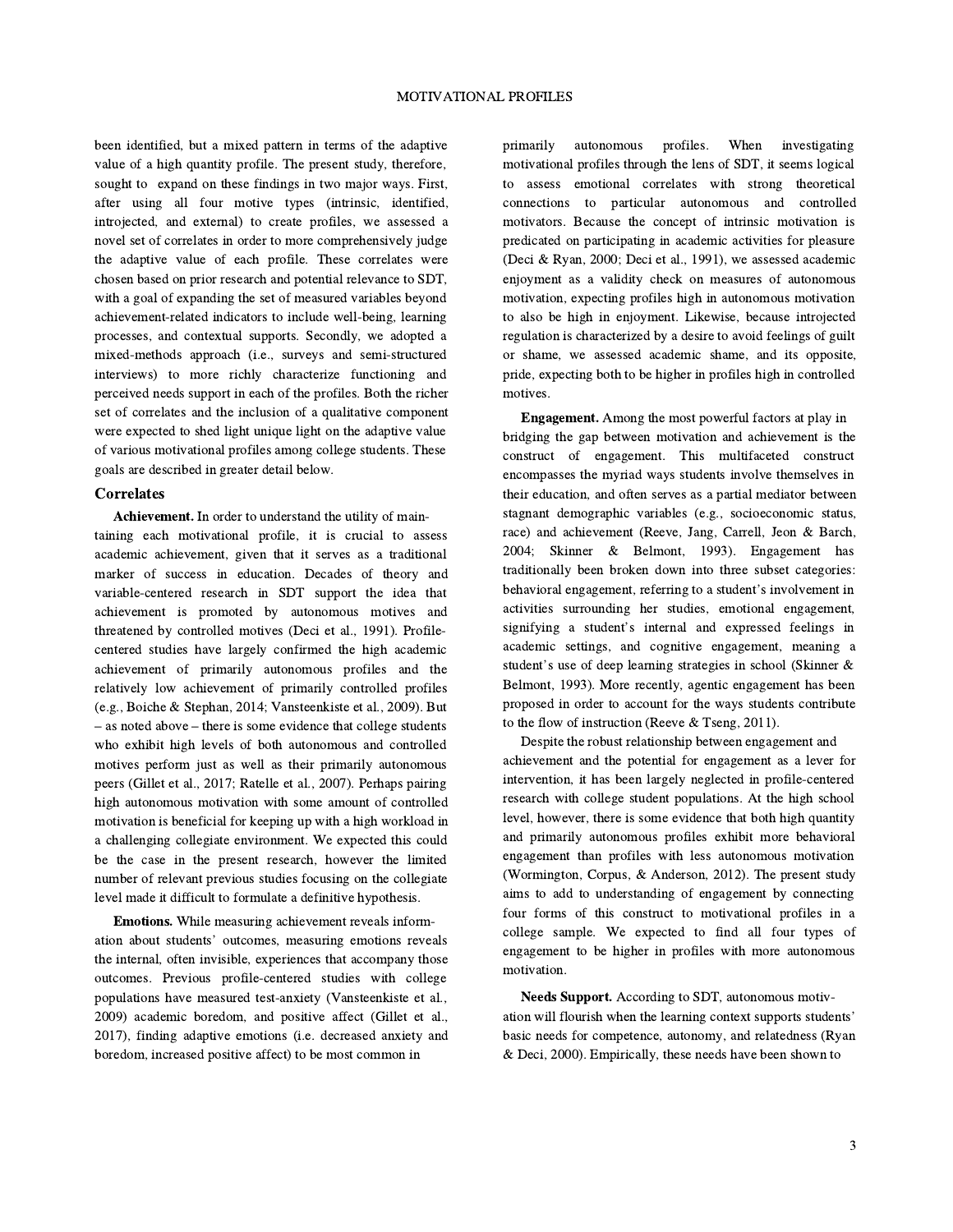predict outcomes related to academics, mental health, and emotional well-being (Cordeiro, Paixão, Lens, Lacante & Sheldon, 2016; Deci & Ryan, 2011; Hofer & Busch, 2011). In the only profile-centered study to assess needs support among college students, Vansteenkiste et al. (2009) found the highest level of support for autonomy among their primarily autonomous group, and the highest levels of support for competence and relatedness among both primarily autonomous and high quantity profiles. The present study aims to further establish the relationship between needs support and motivational profiles in college students, which may suggest a potential factor driving students to adopt a particular set of motivations over another. In line with the tenets of SDT, we expected the primarily autonomous profile to report particularly high needs support.

#### Mixed-Methods Research

While measuring motivational profiles and their correlates indicates how students with different combinations of motivation experience collegiate life to some extent, quantitative survey research alone may not fully capture individual students' perspectives and understandings of their own experiences. Qualitative research provides the opportunity for individuals to volunteer information that researchers did not intentionally seek out. Consistent with the aim of adopting a profile-centered approach, including a qualitative component was expected to reveal nuances of how different groups function within a system.

Bridging the gap between quantitative and qualitative approaches to psychological research is the mixed-methods technique, which includes elements of both approaches in a single study. Mixed-methods research has the potential to combine the ease and power of data collection available through quantitative methods with the in-depth richness offered by qualitative methods, often producing stronger and more meaningful results (Greene, Caracelli & Graham, 1989; Johnson & Onwuegbuzie, 2004). The present study included both a quantitative survey component that was used to establish motivational profiles and their correlates and a qualitative interview component focusing on a subset of students representing each motivational profile. To our knowledge, a mixed-methods, profile-centered approach in the SDT tradition has not yet been used with a collegiate population. One study with younger students, however, can provide a useful model: Corpus, Wormington, and Haimovitz (2016) interviewed elementary and middle school students representing each of four motivational profiles they found based on responses to a survey assessing intrinsic and extrinsic motivations, producing qualitative data which allowed for a

deeper understanding of each profile. Likewise, the present study aimed to solicit novel information from participants through interviews that would aid in characterizing each motivational profile found, and lend insight into their relationships with the correlates measured.

#### Methods

#### **Participants**

Participants in the online survey portion of the study were 181 undergraduates (48% female) currently enrolled at a small liberal arts college in the Northwestern United States. Firstyear students made up the largest group of participants (37%), followed by seniors  $(26\%)$ , and then juniors  $(20\%)$ , and sophomores (16%). Students also reported on the area of their major area of study: 41% social science, 32% natural science, and 27% humanities. No other demographic data were collected. A subset of the survey respondents ( $n = 20$ ; 55% female) participated in a subsequent face-to-face interview. Survey participants were recruited using postings on campus and social media. Interview participants were randomly chosen from each profile group, with the interviewer blind to from each profile group, with the interviewer blind to individuals' profile membership. The Qualitative Results section presents additional information about interview participants.

#### Measures

The survey included 89 items, as detailed below.

Motivation. Students' academic motivation was measured with the Academic Self-Regulation Scale (ASRS), as adapted by Vansteenkiste and colleagues (2009). This 16-item scale asked participants to rate their agreement with responses to the question that the control of the control of the space and the space and studying in general?," on a Likert scale ranging from 1 (completely not important) to 5 (very Figure 1.1.1 The process corresponded with intrinsic (e.g. "because<br>important). Answers corresponded with intrinsic (e.g. "because important). Answers corresponded with intrinsic (e.g. "because<br>it's fun"), identified (e.g. "because it is personally important to metrical contracts of the personally important to<br>it's fun"), identified (e.g. "because I would feel guilty if I didn't study"), introjected (e.g. "because I would feel guilty if I didn't study"), and external (e.g. "because I'm supposed to do so") forms of regulation. Internal consistency in the present study was satisfactory for each subscale (intrinsic  $\alpha = .88$ , identified  $\alpha$  = .76, introjected  $\alpha$  = .82, external  $\alpha$  = .82).

Needs Support. Students' needs support was measured using the shortened form (24 items) of the Teacher as Social Context Measure (TASC; Belmont, Skinner, Wellborn, & Connell, 1988). This scale was altered slightly from its original Form *From Correct*, 1998). This scale was altered slightly from its original form in order to fit with the college context ("teacher" was changed to "professors" and "schoolwork" was changed to "professors" and "schoolwork" was changed to changed to "professors" and "schoolwork" was changed to "work"). Using three subscales, this measure assessed experienced support of the autonomy need (autonomy support;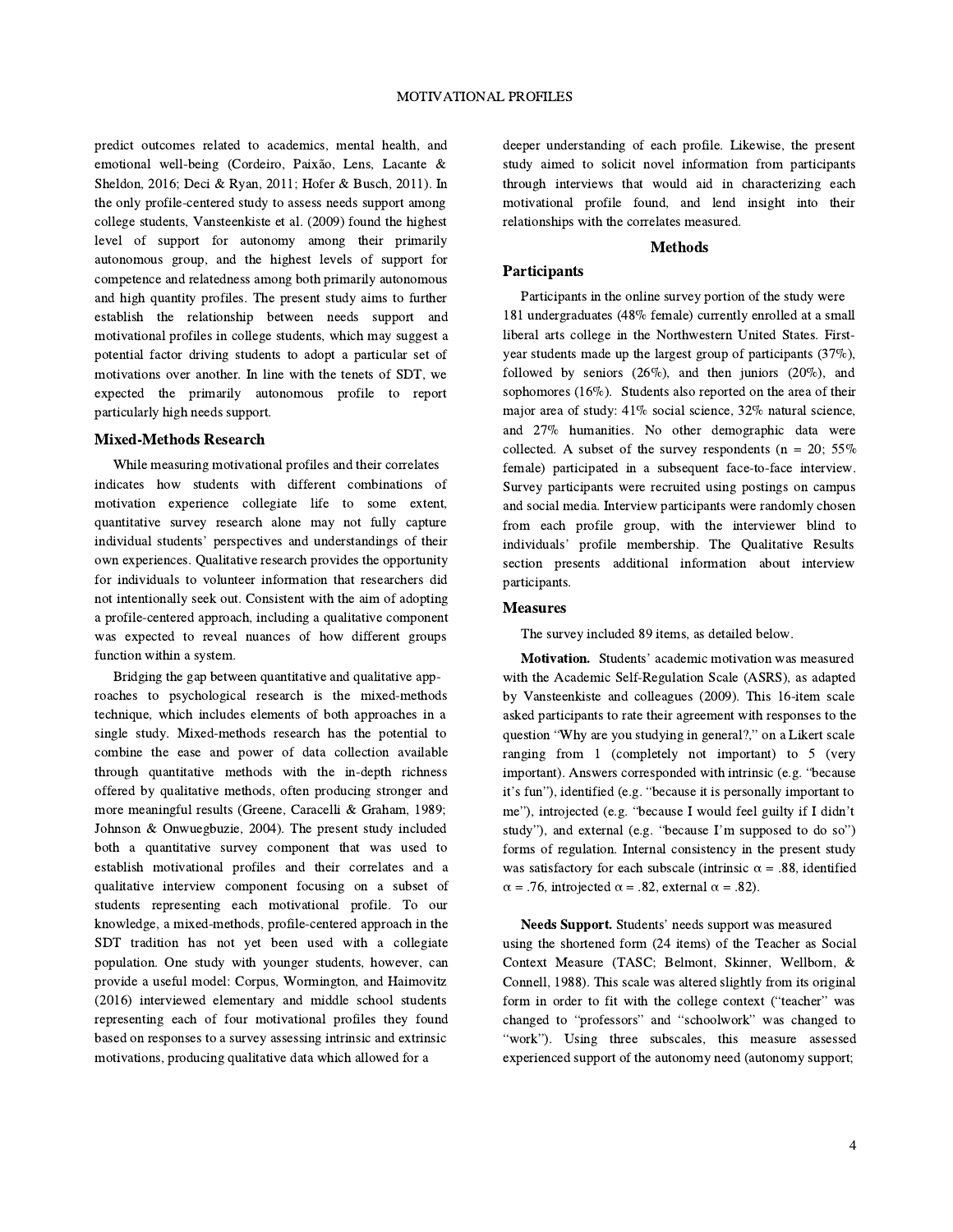e.g. "my professors listen to my ideas," <sup>8</sup> items), relatedness e.g. "my professors listen to my ideas," 8 items), relatedness<br>need (teacher involvement; e.g. "my professors talk with me," 8 items), and competence need (teacher provision of structure; 8 items), and competence need (teacher provision of structure;<br>e.g. "my professors make sure I understand before they go on," 8 items). Participants responded using a 4-point Likert scale. Internal consistency in the present study was poor for autonomy support ( $\alpha = .58$ ) but satisfactory for the relatedness  $(\alpha = .82)$  and competence  $(\alpha = .75)$  needs support.

Engagement. The 10-item Engagement vs. Disaffection with Learning Scale (Skinner, Furrer, Marchland, & Kindermann, 2008) was used to assess behavioral engagement Kindermann, 2008) was used to assess behavioral engagement (e.g. "I pay attention in class," five items) and emotional (e.g. "I pay attention in class," five items) and emotional engagement (e.g. "when I'm in class, I feel good," five items). Cognitive engagement was measured using the four items that Cognitive engagement was measured using the four items that<br>best captured deep learning strategies from Wolters' (2004) best captured deep learning strategies from Wolters' (2004) eight-item scale of cognitive strategy use (e.g. "when doing work for my classes, I try to relate what I'm learning to what I already know"). Agentic engagement was measured with <sup>a</sup> five-item scale developed by Reeve (2013), although items were adjusted to fit the college context, with "teacher" being<br>were adjusted to fit the college context, with "teacher" being were adjusted to fit the college context, with "teacher" being<br>changed to "professors" (e.g., "I let my professors know what I changed to "professors" (e.g., "I let my professors know what I<br>am interested in"). Participants responded using a 4-point Likert scale. Internal consistency in the present study was satisfactory for all measures (behavioral  $\alpha = .71$ , emotional  $\alpha$ = .84, cognitive  $\alpha$  = .73, agentic  $\alpha$  = .84).

Academic Emotions. Emotions experienced in and around school were measured using the three subscales (30 items total) from the Achievement Emotions Questionnaire (AEQ; Pekrun, Goetz, Titz, & Perry, 2002). The Class-Related Enjoyment subscale (10 items) was used to measure students' feelings of enjoyment before, during, and after class (e.g. Even by the second of enjoyment before, during, and after class (e.g. "during class I enjoy being in class"); the Class-Related Pride "during class I enjoy being in class"); the Class-Related Pride subscale (9 items) assessed participants' feelings of pride, also before, during, and after class (e.g. "after class, I am proud of myself"); the Class-Related Shame subscale (11 items) was used to measure feelings of shame surrounding the class experience (e.g. "during class, I get embarrassed"). These<br>experience (e.g. "during class, I get embarrassed"). These subscales were chosen because of their potential theoretical relevance to the autonomous and controlled forms of motivation being assessed. Responses were recorded on a 5 point Likert scale and internal consistency in the present study was good for each subscale (enjoyment  $\alpha = .90$ , pride  $\alpha = .82$ , shame  $α = .92$ ).

Academic Achievement. Participants' cumulative grade point average (GPA) measured on a four-point scale was retrieved from institutional records.

#### Interview Protocol

The interview protocol was created with the intention of

both assessing theoretically based questions and eliciting novel information. Both unstructured interview techniques, wherein open-ended questions prompt a variety of descriptive answers, and structured interview techniques, wherein a particular set of questions are asked in a particular order, had potential to provide value here (De Groot, 2002). A semi-structured interview protocol, incorporating specific but open-ended questions, was chosen, in order to capitalize on the strengths and minimize the weaknesses of these two approaches.

The first section of the interview aimed to expand on quan- -titative information gathered by the motivation and needs support measures. Participants were asked about the support, or lack thereof, they experienced for autonomy, competence, and relatedness, while attending college. More specifically, participants were asked to describe how frequently, and in what situations, they had the opportunity to make choices regarding their academic work (autonomy), to what degree they felt capable of succeeding academically (competence), and how often they experienced a sense of belonging among their peers and professors (relatedness).

The second section consisted of questions about partici- The second section consisted of questions about partici-<br>pants' experiences of motivation in school. Participants were encouraged to detail anecdotes of positive and negative experiences surrounding motivation and to characterize their own motivation more broadly. Here the intention was for participants to provide richer detail on their motivation that would not be captured by the motivation survey items. The open-ended nature of these questions also served as an opportunity to collect data on potential differences between profile groups not captured in the quantitative data. At this point, the interviewer provided a brief explanation of the autonomous and controlled types of motivation proposed by SDT and asked participants to consider their own motivation in terms of this framework.

Interviews lasted 20-30 minutes, and were conducted by Interviews lasted 20-30 minutes, and were conducted by<br>the first author, who was blind to participants' survey responses.

#### Results

Missing data was minimal: 0% for the motivation items, .5% for GPA, 1.7% for the needs support items, 4.5% for the engagement items, and 9.6% for the emotion items, which came last in the survey. Listwise deletion was therefore used for all analyses reported below.

#### Quantitative Data

Table 1 provides descriptive statistics and correlations among all the measured variables. As predicted by SDT, the different motive types related to one another in a simplex pattern, such that motives closer to one another along the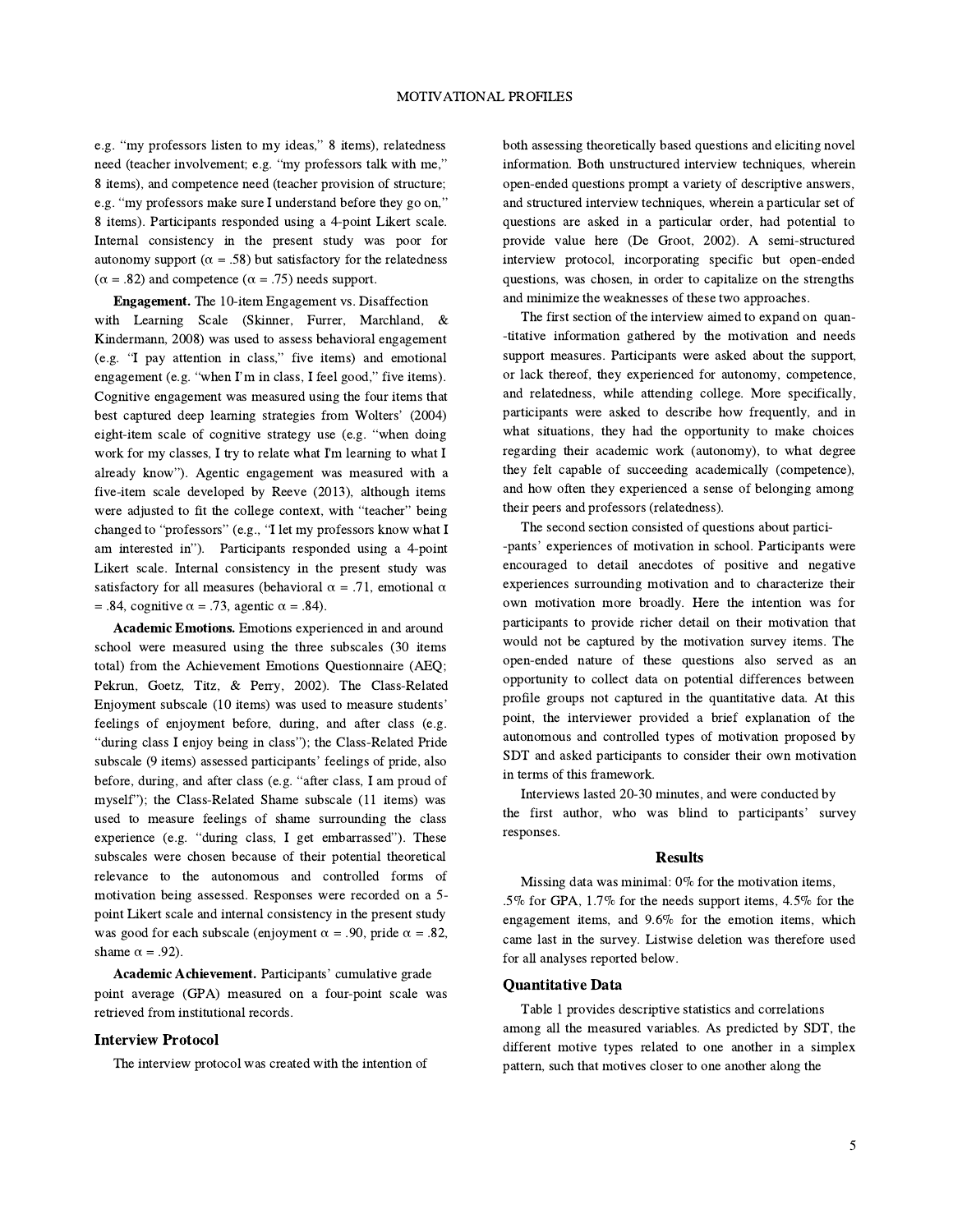| Variable                  |          | $\overline{c}$           | 3                        | $\overline{4}$           | 5                        | 6                        | 7                        | 8                        | 9                        | 10       | 11     | 12                       | 13      | 14     | 15   |
|---------------------------|----------|--------------------------|--------------------------|--------------------------|--------------------------|--------------------------|--------------------------|--------------------------|--------------------------|----------|--------|--------------------------|---------|--------|------|
|                           |          |                          |                          |                          |                          |                          |                          |                          |                          |          |        |                          |         |        |      |
| 1. External Reg.          |          |                          |                          |                          |                          |                          |                          |                          |                          |          |        |                          |         |        |      |
| 2. Introjected Reg.       | $.40**$  | $\overline{\phantom{0}}$ |                          |                          |                          |                          |                          |                          |                          |          |        |                          |         |        |      |
| 3. Identified Reg.        | $-18*$   | .13                      | $\overline{\phantom{a}}$ |                          |                          |                          |                          |                          |                          |          |        |                          |         |        |      |
| 4. Intrinsic Mot.         | $-.18*$  | .02                      | $.67**$                  | $\overline{\phantom{0}}$ |                          |                          |                          |                          |                          |          |        |                          |         |        |      |
| 5. Autonomy Support       | $.23**$  | .04                      | $.45**$                  | $.45**$                  | $\overline{\phantom{0}}$ |                          |                          |                          |                          |          |        |                          |         |        |      |
| 6. Involvement            | .25**    | $-.03$                   | .38**                    | 35**                     | $67**$                   | $\overline{\phantom{a}}$ |                          |                          |                          |          |        |                          |         |        |      |
| 7. Structure              | $-27**$  | $-09$                    | $33**$                   | $35**$                   | $63**$                   | 66**                     | $\overline{\phantom{0}}$ |                          |                          |          |        |                          |         |        |      |
| 8. Enjoyment              | $-25**$  | 05                       | $54**$                   | $67**$                   | $59**$                   | $53**$                   | 52**                     | $\overline{\phantom{0}}$ |                          |          |        |                          |         |        |      |
| 9 Pride                   | $-07$    | $25**$                   | .39**                    | $.41**$                  | $50**$                   | $48**$                   | $39**$                   | 74**                     | $\overline{\phantom{a}}$ |          |        |                          |         |        |      |
| 10. Shame                 | $.29**$  | 31**                     | $-17*$                   | $-.20**$                 | $-31**$                  | $-34**$                  | $-38**$                  | $-27**$                  | $21**$                   |          |        |                          |         |        |      |
| 11. Behavioral Eng.       | $-.14$   | .10                      | .39**                    | 39**                     | $33**$                   | $.31**$                  | 35**                     | 48**                     | $.42**$                  | $-29**$  |        |                          |         |        |      |
| 12. Emotional Eng.        | $-.34**$ | $-.00$                   | $.50**$                  | 57**                     | 59**                     | $.52**$                  | $.51**$                  | $.80**$                  | $.65***$                 | $-.35**$ | .58**  | $\overline{\phantom{a}}$ |         |        |      |
| 13. Cognitive Eng.        | $-.19*$  | $-.14$                   | $.41**$                  | $37**$                   | $34**$                   | $30**$                   | $30**$                   | 39**                     | $30**$                   | $-27**$  | 49**   | 51**                     | $\sim$  |        |      |
| 14. Agentic Eng.          | $-.12$   | $-.05$                   | $.32**$                  | $37**$                   | $46**$                   | 53**                     | 49**                     | 56**                     | 53**                     | $-58**$  | 57**   | $.61**$                  | $.43**$ |        |      |
| 15. GPA                   | $-.23**$ | 06                       | $.21**$                  | $25**$                   | $23**$                   | $.17*$                   | $34**$                   | $.20*$                   | .12                      | $-.26**$ | $23**$ | 29**                     | $.16*$  | $.23*$ |      |
| Mean                      | 2.51     | 3.12                     | 4.18                     | 3.73                     | 3.08                     | 3.05                     | 2.91                     | 3.33                     | 3.26                     | 2.61     | 3.21   | 3.17                     | 3.20    | 2.76   | 3.18 |
| <b>Standard Deviation</b> | .93      | .96                      | .67                      | .93                      | .46                      | .53                      | .49                      | .82                      | .72                      | .97      | .51    | .56                      | .57     | .70    | .52  |
| N                         | 177      | 177                      | 177                      | 177                      | 174                      | 174                      | 174                      | 160                      | 160                      | 160      | 169    | 169                      | 169     | 169    | 176  |

Table 1: Correlations and Descriptive Statistics for All Variables

*Note:* Reg. = Regulation; Mot. = Motivation; Eng. = Engagement; \* $p < .05$ , \*\* $p < .01$ 

continuum of self-regulation (e.g., intrinsic and identified) correlated more positively with one another than with types that are further away (e.g., intrinsic and external). Relationships among the four motive types and the correlates of emotion, engagement, and needs support were all consistent with theory and prior research. External regulation was negatively correlated with enjoyment, emotional and cognitive engagement, autonomy support, involvement, and structure. Introjected regulation was positively correlated with both pride and shame, but not significantly related to enjoyment, engagement, or needs support. The two types of autonomous motivation were both correlated positively with all variables, discounting shame, with which they correlated negatively.

#### Cluster Analysis

Because clustering procedures are highly sensitive to out- -liers in the data, four cases that were greater than 2.5 standard deviations from the mean on one or more of the four subscales of the ASRS were removed, leaving a clustering sample of 177. Participants' answers to the four subscales of the ASRS were removed, leaving a clustering sample of 177. Participants' answers to the four subscales of the ASRS (i.e., intrinsic, identified, introjected, external) were used as inputs to a two-step clustering procedure, as recommended by Hair, Anderson, Tatham, and Black (1998).

Ward's method of hierarchical clustering was used in the first step of the cluster analysis. Within this procedure, each participant begins in their own cluster, and clusters are systematically merged based on similarity until all data points are in one cluster. Based on previous related research (Boiche & Stephan, 2014; Ratelle et al., 2007; Vansteenkiste et al, 2009), solutions of three, four, five, and six clusters were cons-

-idered. Based on the agglomeration matrix, dendrogram, and percent variance explained, a 5 cluster solution was chosen. This solution explained 51% of the variance in external regulation, 70% in introjected regulation, 42% in identified regulation, and 64% in intrinsic motivation, which is comparable to the variance explained in previous research (e.g., 64%-66% in Vansteenkiste et al. 2009), and exceed the approximately 50% of variance explained (Milligan & Cooper, 1985) on three of the four constituting dimensions. A fourcluster solution was also considered because of its comparable explanatory power, but the five cluster solution was chosen because it included a theoretically interesting additional cluster, which provided a meaningful connection to the correlates tested.

In the second step of the cluster analysis, a non-hierarchical k-means procedure was used to refine the clusters, maximizing homogeneity within clusters and heterogeneity across clusters. The refined cluster explained 61% of the variance in external regulation, 67% in introjected regulation, 43% in identified regulation, and 68% in intrinsic motivation. A double-split cross-validation procedure (see Breckenridge, 2000) resulted in a kappa of .52, which is above the .40 threshold for moderate agreement (see Fleiss, 1981) and suggests that the solution is likely stable and replicable.

The final cluster solution is presented in Figure 1. The primarily autonomous group  $(n = 40)$  consisted of students with relatively high levels of intrinsic motivation and above average identified regulation but relatively low levels of introjected and external regulation. The autonomous*introjected group* ( $n = 29$ ) was made up of students with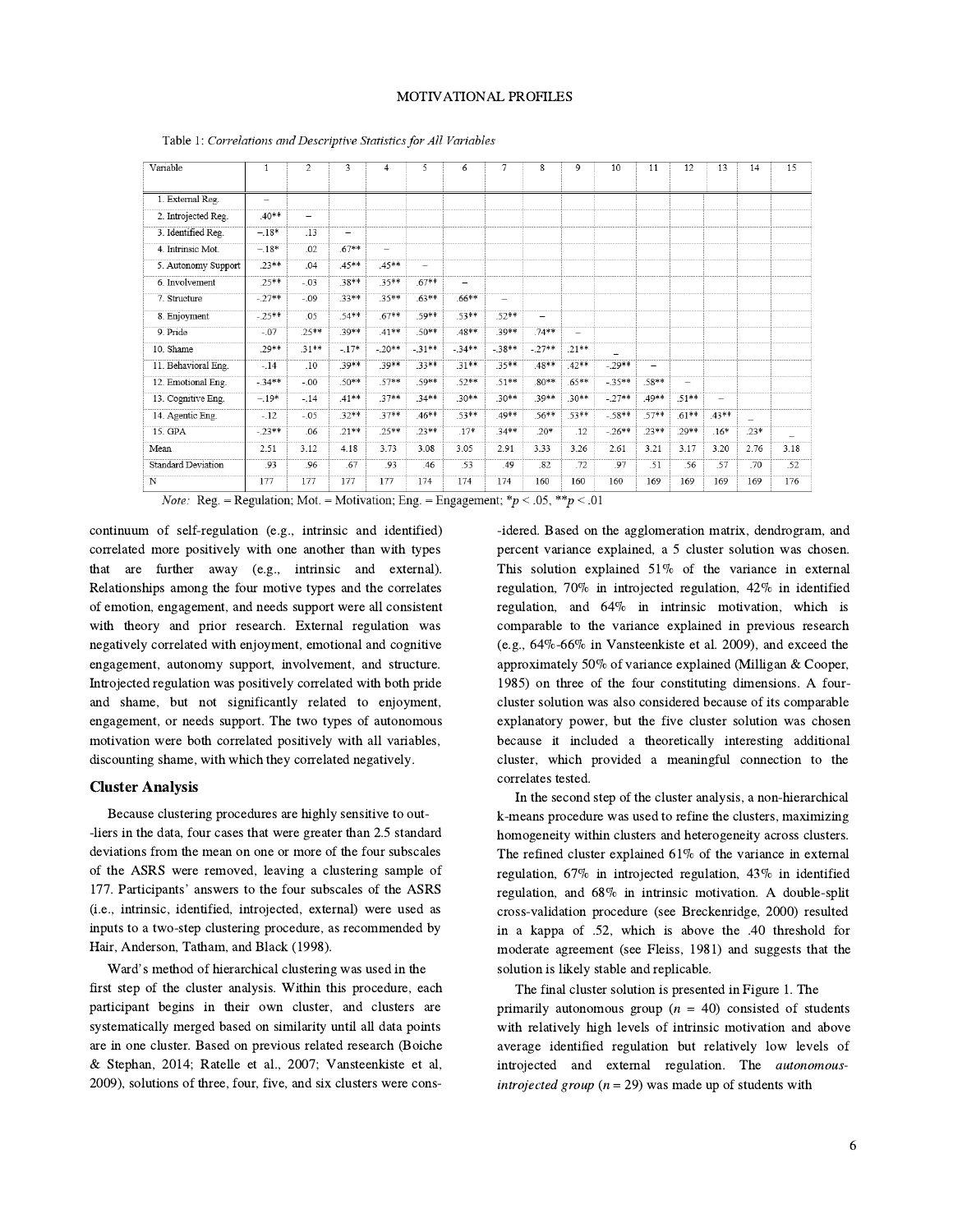#### MOTIVATIONAL PROFILES





 $\approx$  External  $\equiv$ Introjected **E** Identified **III** Intrinsic

relatively high levels of intrinsic motivation, identified regulation, and introjected regulation, but relatively low levels of external regulation. The primarily controlled group ( $n = 28$ ) included students with relatively low levels of intrinsic motivation and identified regulation, average introjected regulation, and relatively high levels of external regulation. The moderate group  $(n = 42)$  was composed of students with near average scores on each of the inputs. Lastly, the high quantity group ( $n = 38$ ) included participants with relatively high levels of each type of motivation. A series of one-way ANOVAs affirmed that these clusters significantly differed on the four component motivation types (see Table 2). Chi-Square tests revealed no significant differences between clusters in terms of their gender composition,  $\chi$ 2(4, N = 177) = 7.74, ns, participant class level,  $\chi$ 2(12, N = 175) = 16.46, ns, or participant major,  $\chi$ 2 (8, N = 177) = 7.00, ns.

#### **Correlates**

One-way ANOVAs were conducted to determine whether the five cluster groups differed on each of the measured correlates. Table 2 reports test statistics as well as the means and standard deviations for each correlate by cluster group. Across all correlates, the primarily controlled group reported less favorable outcomes than the other four groups.

 $ps \leq .001$ ,  $\eta 2s \geq .13$ . For autonomy support, provision of structure, and professor involvement, the primarily controlled group reported less needs support (Ms from 2.53 to 2.68) than their peers in the other four groups (Ms from 2.91 to 3.29). Needs Support. All three needs support variables showed significant differences among profile groups,  $Fs(4, 169) \ge 6.08$ ,

Engagement. One-way ANOVAs revealed that group membership had a significant effect on all four forms of engagement,  $Fs(4, 164) \ge 6.43$ ,  $ps \le .001$ ,  $\eta 2s \ge .14$ . The primarily controlled group reported the lowest levels of engagement across all four indices (Ms from 2.17 to 2.85), and the autonomous-introjected group reported the highest levels (*Ms* from 2.98 to 3.56). The autonomous-introjected group did not significantly differ from the primarily autonomous or high quantity groups on any of the four indices except for behavioral engagement, in which case it was superior to all other groups.

Emotions. There was also a significant difference across groups in all three types of academic emotions,  $Fs(4, 155)$  $\geq$  3.64, ps  $\leq$  .01,  $\eta$ 2s  $\geq$  .09. The primarily controlled group reported the lowest levels of pride  $(M = 2.73)$  and enjoyment  $(M = 2.42)$ , particularly compared to the autonomousintrojected and high quantity groups (Ms from 3.57 to 3.83). The primarily controlled group also reported the highest levels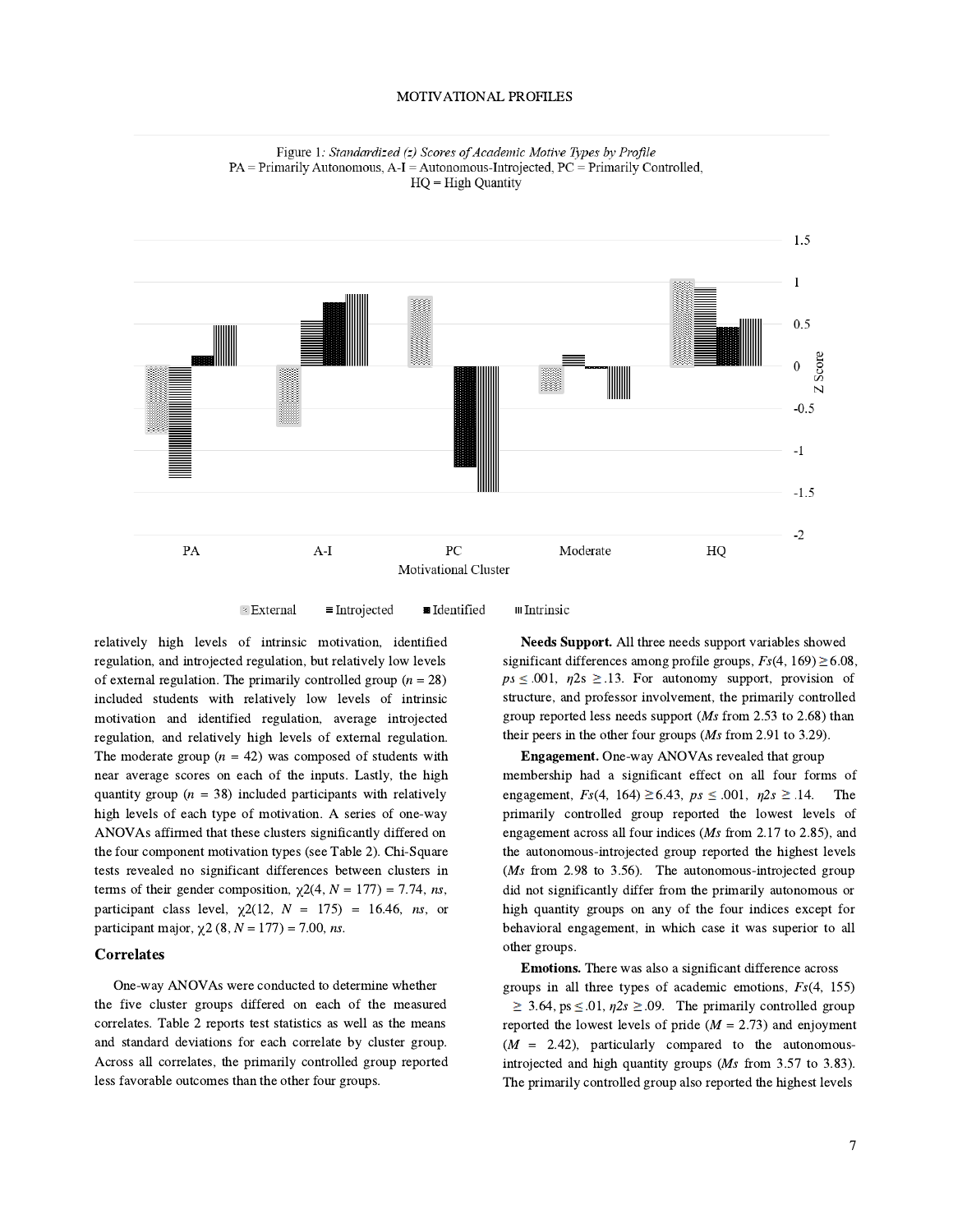#### MOTIVATIONAL PROFILES

| Variable                     | Primarily                  | Autonomous               | Primarily                 | Moderate                 | High                       |           |          |  |
|------------------------------|----------------------------|--------------------------|---------------------------|--------------------------|----------------------------|-----------|----------|--|
|                              | Autonomous                 | -Introjected             | Controlled                |                          | Quantity                   | F         | $\eta^2$ |  |
|                              | $n = 40$                   | $n = 29$                 | $n = 28$                  | $n = 42$                 | $n = 38$                   |           |          |  |
| <b>Motivation Dimensions</b> |                            |                          |                           |                          |                            |           |          |  |
| Intrinsic Motivation         | 4.16(.65) <sub>a</sub>     | 4.51(.34) <sub>a</sub>   | $2.25(.48)_{b}$           | 3.31(.55) <sub>c</sub>   | $4.23$ $(.57)_{a}$         | 89.17**   | .68      |  |
| <b>Identified Motivation</b> | $4.24$ (.65) <sub>ad</sub> | $4.70(.38)_b$            | $3.27(.54)_{c}$           | $4.12$ (.40) $d$         | $4.48(.53)_{ab}$           | 32.90**   | .43      |  |
| Introjected Motivation       | 1.79(.42) <sub>a</sub>     | $3.63(.47)_b$            | $3.09(.82)_{c}$           | 3.23(.51) <sub>c</sub>   | 4.01(.55) <sub>d</sub>     | 88.57**   | .67      |  |
| <b>Extrinsic Motivation</b>  | 1.78(.09) <sub>a</sub>     | $1.86$ $(.11)_{ac}$      | $3.31(.11)_b$             | $2.24(.09)_{c}$          | 3.50(.10) <sub>b</sub>     | $65.80**$ | .61      |  |
| Needs Support                |                            |                          |                           |                          |                            |           |          |  |
| <b>Autonomy Support</b>      | 3.13(.51) <sub>a</sub>     | $3.29(.36)$ <sub>a</sub> | $2.68(.48)_{b}$           | $3.07$ $(.41)_{a}$       | 3.19(.35) <sub>a</sub>     | $8.40**$  | .17      |  |
| Structure                    | $3.07$ $(.49)_{a}$         | $3.03(.50)$ <sub>a</sub> | $2.53(.42)_b$             | 2.92(0.43) <sub>a</sub>  | 2.91(.48) <sub>a</sub>     | $6.08**$  | .13      |  |
| Involvement                  | $3.17(.46)$ <sub>a</sub>   | $3.15(.50)_{a}$          | $2.59(.50)_{b}$           | $3.11(.41)$ <sub>a</sub> | 3.09(.61) <sub>a</sub>     | $6.75***$ | .14      |  |
| Engagement                   |                            |                          |                           |                          |                            |           |          |  |
| Behavioral Engagement        | 3.22(.50) <sub>a</sub>     | $3.56(.40)_{b}$          | $2.85$ (.46) <sub>c</sub> | $3.10$ $(.50)_{ac}$      | $3.33$ $(.44)_{ad}$        | 8.85**    | .17      |  |
| Cognitive Engagement         | $3.37$ $(.53)_{ac}$        | 3.44(.52) <sub>a</sub>   | $2.82(.55)_{b}$           | 3.07(.50) <sub>c</sub>   | $3.28(.57)_{ac}$           | $6.43**$  | .14      |  |
| <b>Emotional Engagement</b>  | $3.35$ $(.48)_{ac}$        | 3.54(.41) <sub>a</sub>   | $2.53(.49)_{b}$           | $3.08(.46)_{c}$          | $3.32$ (.48) <sub>ac</sub> | 18.82**   | .32      |  |
| Agentic Engagement           | 2.86(.75) <sub>a</sub>     | 2.98(.67) <sub>a</sub>   | $2.17(.52)_b$             | 2.75(.71) <sub>a</sub>   | 2.95(.56) <sub>a</sub>     | $7.08**$  | .15      |  |
| <b>Academic Emotions</b>     |                            |                          |                           |                          |                            |           |          |  |
| Pride                        | $3.14$ $(.67)_{ab}$        | $3.57$ $(.71)_{ac}$      | $2.73(.67)_{b}$           | $3.27(.54)_{ac}$         | $3.61$ $(.75)_{c}$         | $8.15**$  | .17      |  |
| Shame                        | $2.18(.66)_{a}$            | $2.49(1.02)_{ab}$        | $3.07(1.17)_b$            | $2.65(.89)_{ab}$         | $2.71(.97)_{ab}$           | $3.64**$  | .09      |  |
| Enjoyment                    | $3.49$ $(.12)_{ac}$        | $3.83(.14)_{a}$          | $2.42(.13)_b$             | 3.29(.11) <sub>c</sub>   | $3.59$ $(.12)_{ac}$        | $16.35**$ | .30      |  |
| GPA                          | $3.19(.08)_{ab}$           | $3.49(.10)_b$            | 2.88(.10) <sub>a</sub>    | $3.16(.08)_{ab}$         | $3.21(.09)_{ab}$           | $4.85**$  | .11      |  |

Table 2: Mean Values of Motivation Dimensions and Outcome Variables by Profile

Note: Cell values are means with standard deviations in parentheses. Subscripts indicate significant differences in mean values across motivational profiles according to Tukey's HSD test. \*  $p < .05$ . \*\*  $p < .01$ .

of shame  $(M = 3.07)$ , particularly compared to the primarily autonomous group  $(M = 2.18)$ .

Achievement. A one-way ANOVA revealed a significant effect of profile group on achievement,  $F(4, 158) = 4.85$ ,  $p \le$ .01,  $n2 = 0.11$ . Once again, the primarily controlled group showed the poorest outcome, with an average GPA of 2.88 compared to averages ranging from 3.16 to a high of 3.49 in the autonomous-introjected group.

#### Qualitative Data

Of the 20 participants interviewed, eight were in the prima- -rily autonomous group, four were in the autonomousintrojected group, two were in the primarily controlled group, three were in the moderate group, and three were in the high quantity group. Although we had targeted approximately four interview participants per group, the group sizes varied due to differences in response rate and recruitment errors.<sup>1</sup>

Transcripts were analyzed by the first author using thematic analysis (Braun & Clarke, 2006). In the first step of this process, data were combed through for codes, defined as the most basic elements that appeared relevant, resulting in 38 distinct, but not mutually exclusive, codes. These codes were determined using an inductive, bottom-up approach, meaning

they reflected common utterances in the data and were developed with the goal of capturing participants' experiences. Frequency of codes within the sample ranged from 2 to 14 participants, with an average of 6.58 participants receiving each of the 38 codes. These codes were then sorted into broader themes that appeared with some frequency across the dataset, and each interview was again considered in light of these broader themes. The first author then became unblinded these broader themes. The first author then became unblinded<br>to participants' motivational profiles and considered the distribution of codes and themes within each profile category. This thematic analysis procedure allowed for commonalities within each motivational profile to be identified and examined for their relevance to the research questions, as described below (Braun & Clarke, 2012).

Primarily Autonomous Profile. The primarily autono- -mous group stood out in terms of a high level of needs support. A great majority of participants in this group (6 of 8) said that they frequently felt competent in school, compared to half or less of those interviewed in the other profile groups. Of particular note, on occasions when needs supports were not provided or easily accessed, individuals in this group made a provided or easily accessed, individuals in this group made a<br>point of seeking them out. One participant said, "As a transfer provided of tastly accessed, that reads in this group mass<br>point of seeking them out. One participant said, "As a transfer student...I'm definitely on the more alienated side of belong-

<sup>1</sup> In order to ensure that the first author remained blind throughout the interview and coding process, the second author used participants' survey responses to generate a list of candidates for interview recruitment that was evenly distributed across clusters. When that list was exhausted, the second author provided a set of additional interview candidates, which mistakenly overrepresented the primarily autonomous cluster. This disparity was not realized until the first author was unblinded to profile membership following the coding process. The response rates<br>across groups was as follows: pr recruited (60%); high quantity - 3 of 9 recruited (33%).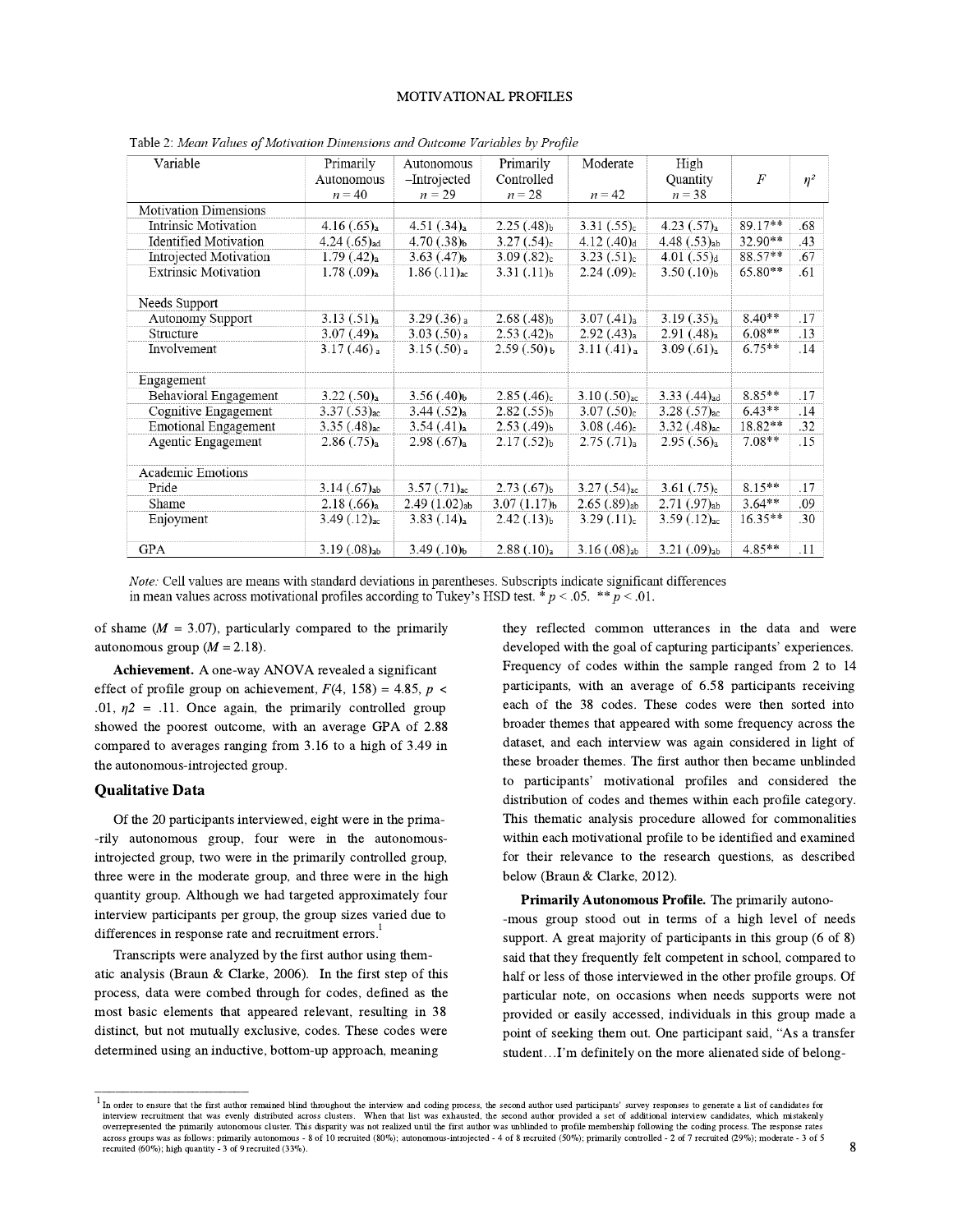-ingness...so I've actually really had to work at that to get <sup>a</sup> ingness...so I've actually really had to work at that to get a<br>sense of belongingness." These students also reported being able to take solace in their community when their needs were sense of belongingness." These students also reported being able to take solace in their community when their needs were not being supported. A participant said, "I often feel like the dumbest person in the room, but I also often am like, everyone dumbest person in the room, but I also often am like, everyone feels like the dumbest person in the room, so it's not a big feels like the dumbest person in the room, so it's not a big deal."

As might be expected based on theoretical work on intrin- -sic motivation, primarily autonomous participants often discussed their enjoyment and interest in their academic pursuits. When this group recalled experiencing moments of high motivation, personal interest was often a key motivator. one participant said, "I just really enjoyed [chemistry] and I<br>One participant said, "I just really enjoyed [chemistry] and I One participant said, "I just really enjoyed [chemistry] and I just like doing all the problem sets," and another volunteered just like doing all the problem sets," and another volunteered "I know a lot of people probably don't like problem sets, but I Income a lot of people probably don't like problem sets, but I<br>like them...it could take six hours but I'm just motivated the like them...it<br>whole time."

Primarily Controlled Profile. Participants in this group spoke about the lack of needs support leading to a sense of alienation and amotivation. Both participants in this group (2 of 2) said they only occasionally feel a sense of belonging. One student said, "I've definitely felt belonging in certain groups on campus, so extracurricular groups, or friends, or groups on campus, so extracurricular groups, or friends, or people in my dorm. It's harder to feel that in a classroom." people in my dorm. It's harder to feel that in a classroom." And another reported, "There is very little interaction between<br>you and your classmates, and it's very easy to feel like you are struggling alone." Likewise, both of those interviewed reported only occasionally feeling competent in school. One satisfying and the constant of the competent in school. One<br>said, "It's hard, because you have to figure out what the expectation is before you can figure out how reasonable it is, said, "It's hard, because you have to figure out what the expectation is before you can figure out how reasonable it is, and it's usually too late at that point."

Like the students in the primarily autonomous group, these participants reported that a key part of finding adequate needs support in school is seeking out that support for oneself. Unlike the participants in the primarily autonomous group, though, primarily controlled participants saw pursuing these supports as a barrier to success, rather than an opportunity to achieve it. When discussing a lack of feeling competent in school, one participant reported, "Sometimes I feel like that school, one participant reported, "Sometimes I feel like that where teachers are putting me in the position where they are giving me the tools to succeed and do well, it does come down to the student <sup>a</sup> little bit." The provision of freedom and expectation of agency in making use of these resources - which seemed to allow primarily autonomous students to feel responsible and competent -- left primarily controlled students feeling unsupported.

Autonomous-Introjected Profile. In the domain of needs support, participants in the autonomous-introjected group expressed some characteristics reminiscent of the primarily

autonomous cluster, and some more in line with the primarily controlled cluster. While they did not report the same low needs support as the primary controlled group, most participants in this cluster (3 of 4) did describe feeling some participants in this cluster  $(3 \text{ of } 4)$  did describe feeling some<br>level of incompetence. One participant said, "I always feel level of incompetence. One participant said, "I always feel competent, but just sometimes in the moment I feel like I'm on<br>a different page," and another said, "I think I've felt more<br>competent the more time I spend here." Interestingly, half of a different page," and another said, "I think I've felt more the autonomous-introjected group (2 of 4) volunteered information on feelings of imposter syndrome during their information on feelings of imposter syndrome during their college careers. One said, "I know that I belong [at college] college careers. One said, "I know that I belong [at college] but don't always feel like I belong... like impostor syndrome." This can contribute significantly to our understanding of this cluster, as none of the other participants interviewed mentioned experiencing impostor syndrome in school.

More than those in other groups, participants in the autonomous-introjected group reported experiencing high motivation when learning was relational in nature. When asked about situations of high motivation, all 4 participants mentioned interaction with a professor, either in receiving constructive feedback or building a close relationship. One participant said, feedback or building a close relationship. One participant said, "If you feel like your professors believe in you, you can't let The down." Another student described the importance of them down." Another student described the importance of cultivating a feeling of belongingness along peers in the cultivating a feeling of belongingness along peers in the classroom: "Right now I'm in a class where...it can feel pretty classroom: "Right now I'm in a class where...it can feel pretty intimidating because I'm not part of that group."

Moderate Profile. Participants with a moderate profile appeared to place a high value on the support they received for autonomy, competence, and relatedness. One of the three autonomy, competence, and relatedness. One of the three<br>participants said, "people around me definitely push me, and participants said, "people around me definitely push me, and that's why I really like the community I have here." The same participant named competence as a key motivator, saying his motivation comes from "just having enough knowledge to motivation comes from "just having enough knowledge to research whatever I want and feel as though I have enough working knowledge to find things and understand them even though <sup>I</sup> know nothing about them."

Despite this, for participants in this group, motivation during college seemed to vary over time and situation. Specifically, these participants often discussed a change in motivation across the years of college. When describing experimently, and the participants of college. When describing<br>motivation across the years of college. When describing<br>experiences of competence, one said, "I think the first two experiences of competence, one said, "I think the first two<br>years very little, but the last two years I've felt pretty experiences of emperience, and since the main include the pretty<br>years very little, but the last two years I've felt pretty<br>competent." When another participant discussed competent." When another participant discussed<br>belongingness, she said "only in my junior year [I felt a sense of belonging], and it was only because the department was so small.... so I felt like that created this really great group dynamic where <sup>I</sup> felt like <sup>I</sup> belonged...now none of us talk."

High Quantity Profile. Participants in the high quantity group placed significant value on the support they received for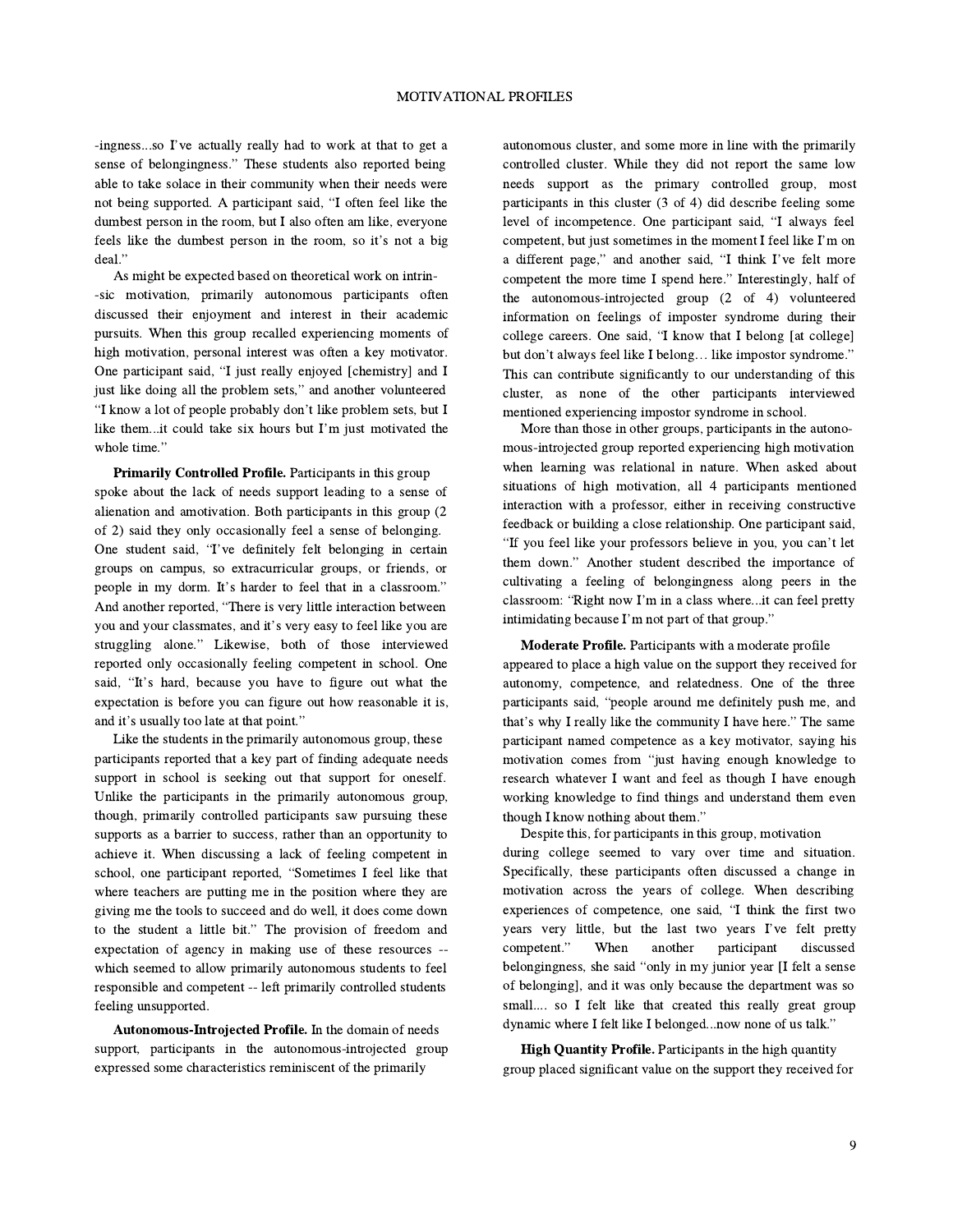belongingness in school, particularly involving interaction with professors. Two of three participants named interactions with professors as a motivator, and lack of interaction with professors as a factor that thwarted motivation. One participant explained the value she places in this, saying "The thesis has been the project I have felt most motivated on, that is because I have an advisor who is genuinely listening to what I have to say." Another said she is most motivated "when a professor say." Another said she is most motivated "when a professor clearly is caring about whether or not I do well." Thus, the relatedness need seemed to be prominent in this group.

Participants in this group reported experiencing varying degrees of needs support over their time in college, however all reported that they currently were feeling well supported. all reported that they currently were feeling well supported.<br>When asked about competence, one senior said, "When you when asked about competence, one senior said, "When you start out your freshman [year]...you're just really aware of what you are doing.... But I feel like senior year it comes start out your freshman [year]...you're just really aware of what you are doing.... But I feel like senior year it comes naturally." Though many of these participants reported not having always felt fully motivated at college, unlike those in the autonomous-introjected group, they did not discuss experiencing imposter syndrome. One participant said, "I know a lot of people...are like, everyone is so much smarter experiencing imposter syndrome. One participant said, "I know a lot of people...are like, everyone is so much smarter than I am, and I've been really lucky I've never felt that way, I've always felt like <sup>I</sup> am good enough to be [here]."

#### Discussion

By incorporating both qualitative and quantitative data to this profile-centered analysis of academic motivation, the present study represents a rich characterization of motivational profiles found in college students. This process allowed for the identification of five combinations of motive types that naturally occurred among undergraduates attending a liberal arts college. The five cluster solution found here is not uncommon amongst studies of this sort. The primarily autonomous, primarily controlled, and high quantity clusters have each been found by all four previous profile-centered studies of college students (Boiche & Stephan, 2014; Gillet et al., 2017; Ratelle et al., 2007; Vansteenkiste et al., 2009), and two previous studies identified something similar to the moderate cluster (Boiche & Stephan, 2014; Gillet et al., 2017). The autonomous-introjected cluster found here, however, was not present in any of these studies, and is rarely found in profile-centered studies of any age group. To our knowledge, only one study has previously found a similar profile, in a high school physical education class context (Boiché, Sarrazin, Grouzet, Pelletier, & Chanal, 2008). The presence of this profile, and its status as the highest achieving of the sample, speaks to the importance of imputing the full set of motive types into cluster analysis rather than the autonomous and controlled composites.

Considering both the quantitative and qualitative findings, the primarily controlled profile distinguished itself as the least adaptive, with the least experienced needs support and engagement, most maladaptive academic emotions, and lowest GPA of the groups. This result is consistent with SDT, which proposes that students who are motivated by entirely controlled factors will fare much worse than those motivated by autonomous factors (see Ryan & Deci, 2000). This is further confirmed by the qualitative data, in which primarily controlled participants reported feeling a lack of belongingness and competence in school. By examining a rich and novel set of correlates, inferences could be drawn about which particular combinations of motives appeared to be most and least adaptive in this context.

SDT also posits, however, that students who are exclusive- -ly motivated by autonomous factors will experience the most optimal outcomes, compared to students who are motivated by a combination of factors. Though the primarily autonomous group here was in no way maladaptive, it was consistently matched by the high quantity group and even outmatched by the autonomous-introjected group on quantitative correlates. This was true for engagement, academic enjoyment, and achievement, with the autonomous-introjected group reporting the highest scores on these measures. Similar to several previous profile-centered studies with college students (Gillet et al., 2017; Ratelle et al., 2007), then, the primarily autonomous group did not distinguish itself in terms of academic achievement.

The qualitative data paints somewhat of a different picture, highlighting drawbacks present in profiles that incorporate high levels of controlled motivation alongside autonomous motivation, that did not arise in the quantitative data. For the autonomous-introjected profile, this manifested in participants more frequently experiencing imposter syndrome, while those in the high quantity profile reported some variation in feelings of competence throughout their time in college. Contrastingly, those in the primarily autonomous group reported feeling responsible for and capable of seeking out resources on their own when needs support was lacking. Although this group did not distinguish itself on the quantitative measures, this result points to there being some additional benefits to maintaining a primarily autonomous approach over one with higher levels of controlled motivation.

Why then, despite this, did the autonomous-introjected group distinguish itself as most adaptive on several of the quantitative measures? Results of Boiché et al. (2008) may offer some insight. In this study, a similar autonomousintrojected profile was found to be the highest achieving in a compulsory high school physical education class. Boiché and colleagues theorize that, in this context, participants with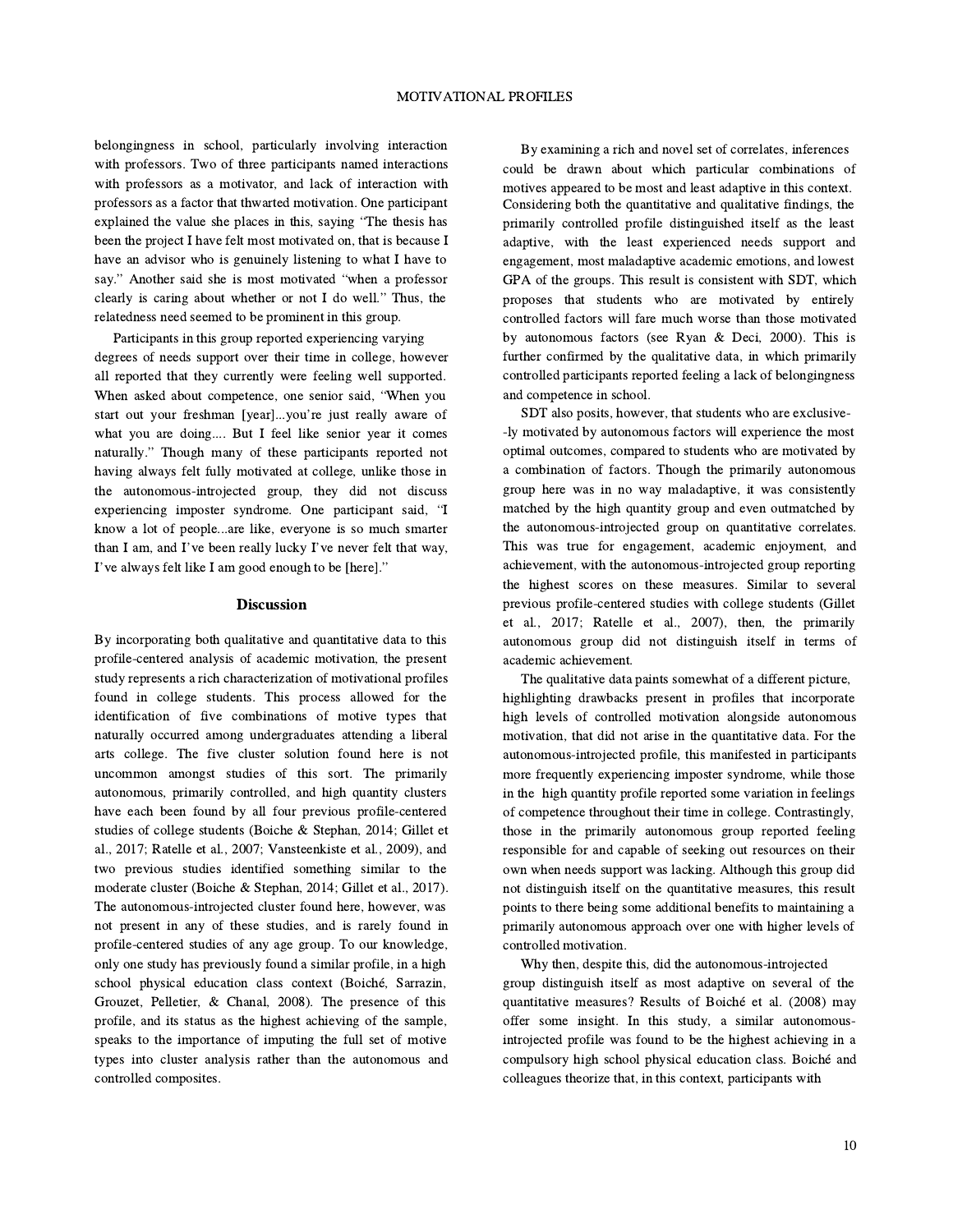higher introjected motivation became more behaviorally engaged, in order to avoid feelings of guilt that may have come from exhibiting noticeably low engagement. Introjected motivation, then, may be compatible with autonomous motivation in a context-dependent manner. It is possible that when classes are compulsory, as in Boiché et al. (2008), or highly demanding, as in the present study, some amount of obligation-based motivation may be advantageous for completing the workload needed to achieve highly. If this is true, it is logical that introjected motivation, being closer to the autonomous side of the SDT continuum, would be optimal. Drawing on even more controlled forms of motivation, such as external regulation, could perhaps also push students to complete their workloads but that advantage may ultimately be negated by the costs of externally imposed pressure to achieve.

Additional research is needed to explore the potential benefits of incorporating introjected motives alongside autonomous ones in particular contexts. This issue notwithstanding, it is clear that profiles with the highest levels of autonomous motivation showed the most adaptive outcomes in terms of engagement, well-being, and success in school. In other words, autonomous motivation itself appears to be the critical factor in determining the adaptability of a motivational pattern. The degree to which an individual simultaneously maintains various controlled motives may be either helpful, or inactive, depending on context.

#### Implications for Instruction

Taken together, the quantitative and qualitative portions of this study offer several practical implications for supporting students in the collegiate environment. Although the autonomous-introjected group generally reported the most adaptive pattern of responses in the survey data, it would seem misguided to advocate for encouraging students to feel more guilt and shame surrounding academics, particularly as the qualitative data revealed concerns about incompetence in this group. What is clear, however, is that students should be led away from experiencing controlled motivation without accompanying high levels of autonomous motivation to serve as a buffer. Indeed, the present findings indicate that students are most successful when they are attending college because they enjoy and are interested in their studies, regardless of what other factors may also motivate them to learn.

One clear path to heightening students' autonomous motiv- -ation in school is to increase their feelings of autonomy, competence, and relatedness (Deci & Ryan, 2011; Ryan & Deci, 2000). Indeed, interventions aimed at providing support for these three needs have been shown to enhance both motivation and achievement (e.g., Cheon & Reeve, 2015; Kaur, Hashim & Norman, 2015; Soenens & Vansteenkiste,

2005; Vansteenkiste, Simons, Lens, Sheldon, & Deci, 2004; Walton & Brady, 2017). In an incredibly non-invasive intervention, Vansteenkiste and colleagues (2004) found that simply altering the text of reading material, from using statements like "you must" to more autonomy supportive "you statements like "you must" to more autonomy supportive "you may choose to," led to increased autonomous motivation, deeper processing of information, and higher performance among college students. Using a more involved intervention, Cheon and Reeve (2015) trained teachers through a series of professional development workshops to use more autonomysupportive practices, which led to students feeling stronger support for both autonomy and competence over time compared to those in a control condition. Finally, regarding the relatedness need, multiple interventions have shown that facilitating social connections among students and faculty in collegiate settings ultimately results in a stronger sense of belonging and higher academic achievement (see Walton & Brady, 2017).

It is critical to consider what lever researchers can activate to achieve the most significant result in terms of heightening needs support. In the present study, participants spoke frequently about their professors when asked to discuss their experiences with needs support. Though interactions with professors most clearly fall within the domain of relatedness, participants in each profile group discussed these interactions as being supportive of competence and autonomy as well. Discussions with professors seemed to help students feel empowered to choose their own academic path (autonomy), positive feedback from professors allowed students to feel competent in their abilities (competence), and social interactions with professors led students to feel a sense of belonging in their environment (relatedness). This was reflected clearly in the qualitative data across all profile groups. One participant in the primarily autonomous group said, "professors at [college] have inspired excellence and said, "professors at [college] have inspired excellence and motivated me to work really hard on projects." Even participants in the primarily controlled group echoed this sentiment by citing positive feedback from professors as a source of competence: "In the first days of class, before I lost all my shit and stopped being a good student, [I felt competent source of competence: "In the first days of class, before I lost<br>all my shit and stopped being a good student, [I felt competent<br>when] my professors would tell me I was doing well."

Perhaps, then, one step in solving the problem of primarily controlled motivation is implementing interventions that encourage high quality, autonomy supportive interactions between professors and students (Strayhorn, 2012; Trolian et al., 2016). Such interventions may be as simple as educating faculty about the impact they can have on students, which could be achieved through faculty workshops, distribution of reading materials through university teaching and learning centers, or even provision of incentives for faculty to engage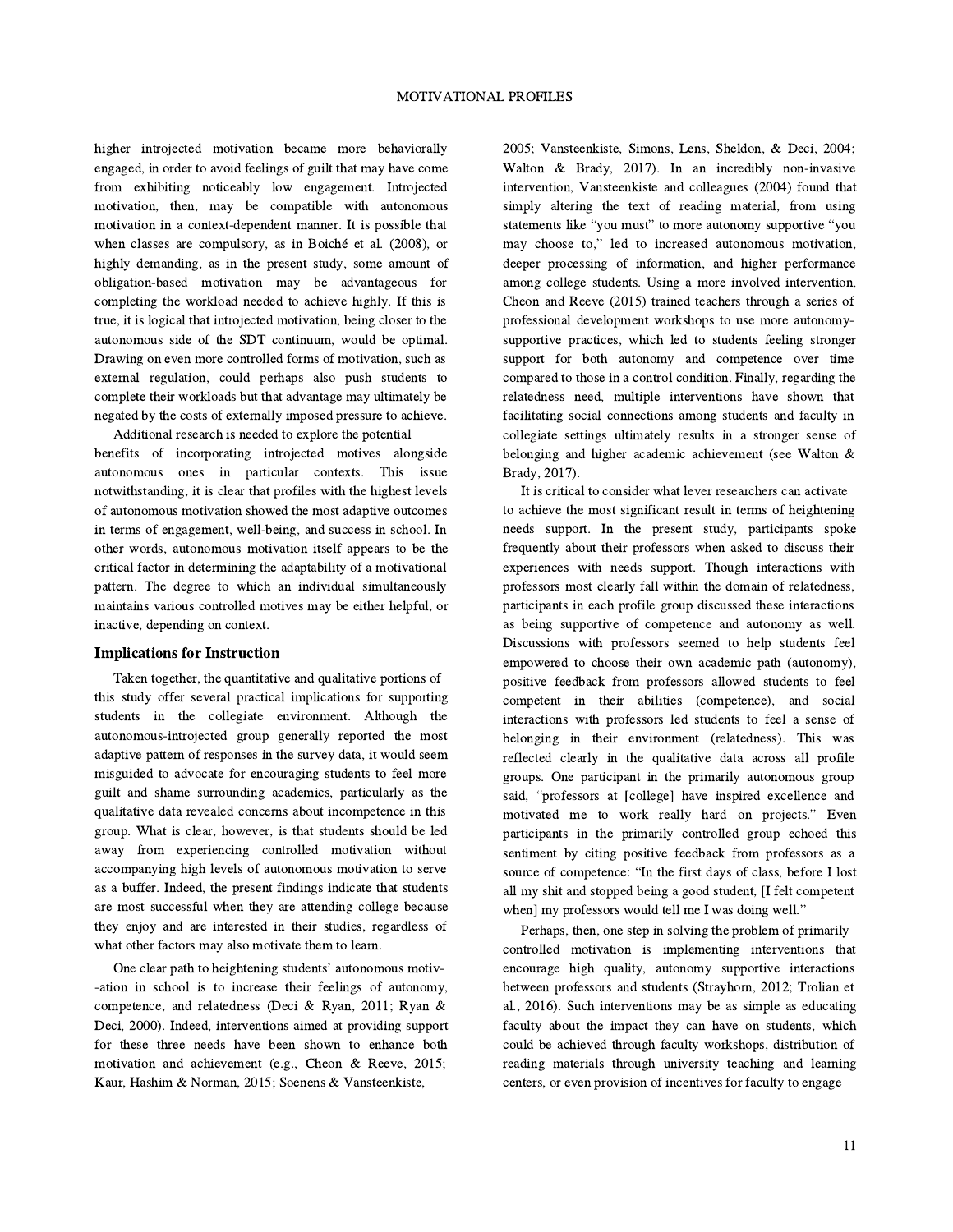in out-of-class activities alongside students. Importantly, these relationships need not only be developed when students are succeeding academically, as this can exclude those who are most in need of encouragement. Though it may be trickier to provide, there is room for connection and support even when students are not currently meeting academic standards. As one participant in the primarily controlled group said, "my paper conferences with my [Humanities] conference leader… always made me feel like <sup>I</sup> could succeed, even if <sup>I</sup> wasn't currently made me feel like I could succeed, even if I wasn't currently successful." For all students, these supportive relationships with faculty may be particularly important to foster during the early college years. It is at this time when new experiences tend to destabilize previously held motivational patterns (Robinson et al., 2019) and interpersonal interactions tend to make the difference between retention versus dropout (Tinto, 1993).

#### Limitations and Future Directions

The present study raises a number of important questions for future work. Given the correlational nature of our data, establishing the causal relationship among constructs in future work is essential. While we theorized that needs support contributed to profile membership and profile membership led to academic emotions, it is possible that the opposite is true, or that these things simply occurred in conjunction with one another due to a third, unmeasured variable. In order to assess these questions from a causal standpoint, future studies could make use of classroom interventions aimed at altering one construct (e.g. needs support) in order to assess the causal effect this has on another (e.g. profile membership).

Though much can be gleaned from the richness of the inter- -view data, the sample size was only a small subset, 11%, of the total participants. Additionally, the sample of interviewed participants was uneven across profiles, with substantially more participants from the primarily autonomous group consenting to be interviewed. Retrospectively, that more participants from this group than others were interested in participating in an interview is not surprising, as these participants maintain the style of motivation that is most endorsed by the liberal arts college culture. This type of motivation is likely the easiest to discuss subscribing to, whereas participants with more controlled motivation may have been unwilling to spend 20 minutes talking about their potentially stigmatized style of motivation. Including more of their perspectives in future research would enrich our understanding of how the more controlled motivational profiles play out in daily collegiate life.

#### Conclusion

exhibited maladaptive responses in terms of academic emotions, academic engagement, needs support, and academic achievement. Because support for the competence and relatedness needs were particularly lacking among those with primarily controlled motives, addressing these needs may be a promising target for educational interventions. More generally, efforts to collect rich information on the perspectives of individuals who inhabit various motivational profiles may both inform our understanding of motivation and direct the application of that knowledge to enhance motivation during the college years. Using a profile-centered approach, the present study show- -ed that students characterized by primarily controlled motives

#### **References**

- Allen, K. A., & Bowles, T. (2012). Belonging as a guiding principle in the education of adolescents. Australian Journal of Educational and Developmental Psychology, 12, 108-119.
- Baker, S. R. (2004). "Intrinsic, extrinsic, and amotivational orientations: Their role in university adjustment, stress, well-being, and subsequent academic performance," Current Psychology, 23, 189–202.
- Belmont, M., Skinner, E., Wellborn, J., & Connell, J. (1988). Teacher as social context: A measure of student perceptions of teacher provision of involvement, structure, and autonomy support (Tech. Rep. No. 102). Rochester, NY: University of Rochester.
- Boiché, J. C. S., Sarrazin, P. G., Grouzet, F. M. E., Pelletier, L. G., & Chanal, J. P. (2008). Students' motivational profiles and achievement outcomes in physical education: A self-determination perspective. Journal of Educational Psychology, 100, 688–701.
- Boiché, J., & Stephan, Y. (2014). Motivational profiles and achievement: A prospective study testing potential mediators. Motivation and Emotion, 38, 79–92.
- Braun, V., & Clarke, V. (2006) Using thematic analysis in psychology. Qualitative Research in Psychology, 3, 77- 101.
- Braun, V., & Clarke, V. (2012). Thematic analysis. In H. Cooper, P. M. Camic, D. L. Long, A. T. Panter, D. Rindskopf, & K. J. Sher (Eds.), APA handbook of research methods in psychology, Vol. 2. Research designs: Quantitative, qualitative, neuropsychological, and biological (p. 57–71). American Psychological Association.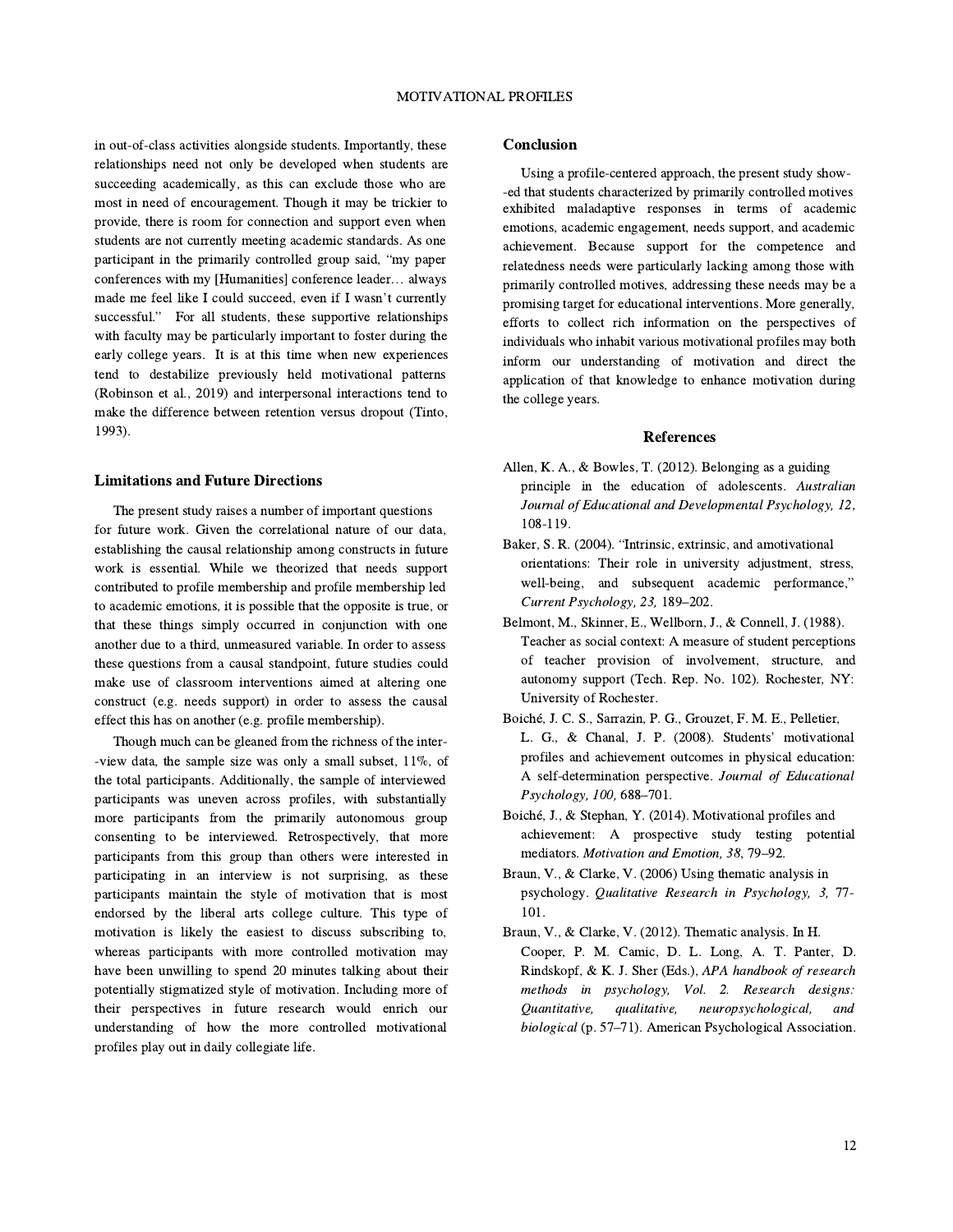- Breckenridge, J. N. (2000). Validating cluster analysis: Consistent replication and symmetry. Multivariate Behavioral Research, 35, 261-285.
- Brooks, J. H., & DuBois, D. L., (1995). Individual and environmental predictors of adjustment during the first year of college. Journal of College Student Development, 36, 347-360.
- Cheon, S. H., & Reeve, J. M. (2015). A classroom-based intervention to help teachers decrease students' amotivation. Contemporary Educational Psychology, 40, 99-111.
- Cordeiro, P., Paixão, P., Lens, W., Lacante, M., & Sheldon, K. (2016). Factor structure and dimensionality of the balanced measure of psychological needs among Portuguese high school students. Relations to well-being and ill-being. Learning and Individual Differences, 47, 51-60.
- Boiché, J. C. S., Sarrazin, P. G., Grouzet, F. M. E., Pelletier, L. G., & Chanal, J. P. (2008). Students' motivational profiles and achievement outcomes in physical education: A self-determination perspective. Journal of Educational Psychology, 100, 688–701.
- Corpus, J. H., & Wormington, S. V. (2014). Profiles of intrinsic and extrinsic motivations in elementary school: A longitudinal analysis. The Journal of Experimental Education, 82, 480–501.
- Corpus, J. H., Wormington, S. V., & Haimovitz, K. (2016). Creating rich portraits: A mixed-methods approach to understanding profiles of intrinsic and extrinsic motivations. The Elementary School Journal, 116, 365-390.
- Deci, E. L., & Ryan, R. M. (2000). The "what" and "why" of goal pursuits: Human needs and the self-determination of behavior. Psychological Inquiry, 11, 227– 268.
- Deci, E. L., & Ryan, R. M. (2011). Levels of analysis, regnant causes of behavior, and well-being: The role of psychological needs. Psychological Inquiry, 22, 17-22.
- Deci, E. L., Vallerand, R. J., Pelletier, L. G., & Ryan, R. M. (1991). Motivation and education: The self-determination perspective. Educational Psychologist, 26, 325–346.
- De Groot, E. V. (2002). Learning through interviewing: Students and teachers talk about learning and schooling. Educational Psychologist, 37, 41-52.
- Fleiss, J. (1981). Statistical methods for rates and proportions (2nd ed.). New York: Wiley.
- Furrer, C., & Skinner, E. A. (2003). Sense of relatedness as a factor in children's academic engagement and performance. Journal of Educational Psychology, 95, 148–162.
- Gillet, N., Morin, A. J., & Reeve, J. (2017). Stability, change, and implications of students' motivation profiles: <sup>A</sup> latent transition analysis. Contemporary Educational Psychology, 51, 222-239.
- Greene, J., Caracelli, V., & Graham, W. (1989). Toward a conceptual framework for mixed-method evaluation designs. Educational Evaluation and Policy Analysis, 255- 274.
- Guiffrida, D. A., Lynch, M. F., Wall, A. F., & Abel, D. S. (2013). Do reasons for attending college affect academic outcomes?: A test of a motivational model from a Self-Determination Theory perspective. Journal of College Student Development, 54, 121-139. Doi:10.1353/csd.2013.0019
- Hair, J. R., Anderson, R. E., Tatham, R. L., & Black, W. C. (1998). Multivariate Data Analysis. New York: Macmillan.
- Hofer, J., & Busch, H. (2011). Satisfying one's needs for competence and relatedness: Consequent domain-specific well-being depends on strength of implicit motives. Personality and Social Psychology Bulletin, 37, 1147-1158.
- Johnson, R., & Onwuegbuzie, A. (2004). Mixed methods research: A research paradigm whose time has come. Educational Researcher, 33, 14-26.
- Kaur, A., Hashim, R. A., & Noman, M. (2015). Teacher autonomy support intervention as a classroom practice in a Thai school. Journal for Multicultural Education, 9, 10-27.
- Magnusson, D. (2003). The person approach: Concepts, measurement models, and research strategy. New Directions for Child and Adolescent Development, 101, 3- 23.
- Meens, E., Bakx, A., Klimstra, T., & Denissen, J. (2018). The association of identity and motivation with students' academic achievement in higher education. Learning and Individual Differences, 64, 54-70
- Milligan, G. W., & Cooper, M. C. (1985). An examination of procedures for determining the number of clusters in a data set. Psychometrika, 50, 159-179.
- Pekrun, R., Goetz, T., Titz, W., & Perry, R. P. (2002). Academic emotions in students' self-regulated learning and achievement: A program of qualitative and quantitative research. Educational Psychologist, 37, 91–105.
- Pisarik, C. (2009). "Motivational orientation and burnout among undergraduate college students," College Students Journal, 43, 1238-1252.
- Ratelle, C. F., Guay, F., Vallerand, R. J., Larose, S., & Senecal, C. (2007). Autonomous, controlled, and amotivated types of academic motivation: A personoriented analysis. Journal of Educational Psychology, 99, 734 –746.